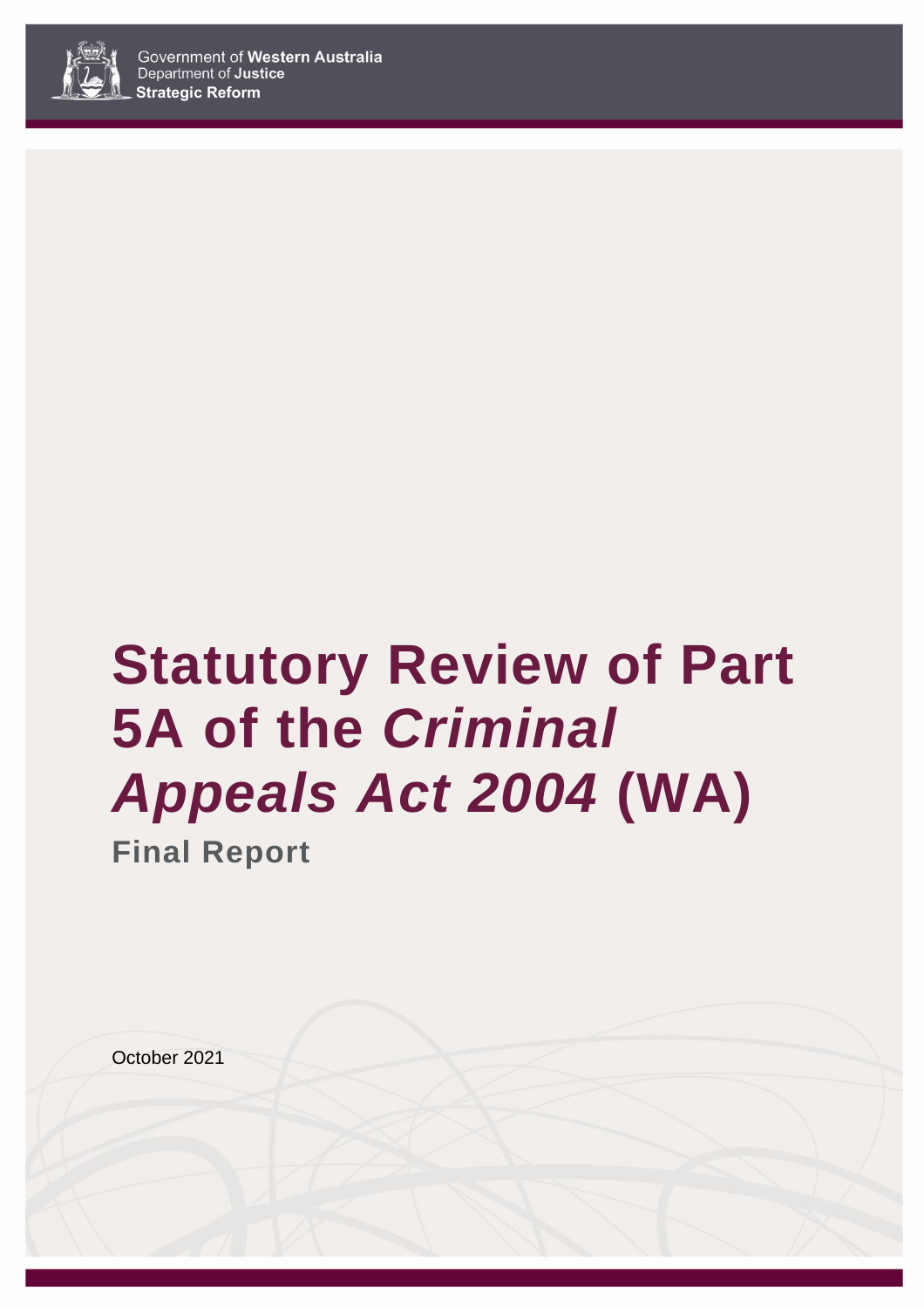# **Contents**

| 1            |       |                                                                                         |    |
|--------------|-------|-----------------------------------------------------------------------------------------|----|
| $\mathbf{2}$ |       |                                                                                         |    |
|              | 2.1   |                                                                                         |    |
|              | 2.2   |                                                                                         |    |
|              | 2.3   |                                                                                         |    |
|              | 2.4   |                                                                                         |    |
|              | 2.4.1 |                                                                                         |    |
|              | 2.4.2 |                                                                                         |    |
| 3            |       |                                                                                         |    |
|              | 3.1   |                                                                                         |    |
|              | 3.2   |                                                                                         |    |
|              | 3.3   |                                                                                         |    |
|              | 3.4   |                                                                                         |    |
|              | 3.5   |                                                                                         |    |
|              | 3.5.1 |                                                                                         |    |
|              | 3.5.2 |                                                                                         |    |
|              | 3.5.3 |                                                                                         |    |
|              | 3.5.4 |                                                                                         |    |
|              | 3.5.5 |                                                                                         |    |
| 4            |       |                                                                                         |    |
|              | 4.1   |                                                                                         |    |
|              | 4.2   | Operation of the application process for leave to charge an acquitted accused           |    |
|              | 4.3   |                                                                                         |    |
|              | 4.4   | Impact of the differences in definition of fresh and compelling evidence on the utility |    |
|              | 4.4.1 |                                                                                         |    |
|              | 4.4.2 |                                                                                         |    |
|              | 4.4.3 |                                                                                         |    |
|              | 4.5   | Modifying the definitions contained in section 46I of the Act in line with the COAG     |    |
|              | 4.6   |                                                                                         |    |
|              | 4.6.1 |                                                                                         |    |
|              | 4.6.2 |                                                                                         |    |
| 5            |       |                                                                                         |    |
|              |       | Appendix A - Jurisdictional comparison of the double jeopardy provisions in<br>         | 20 |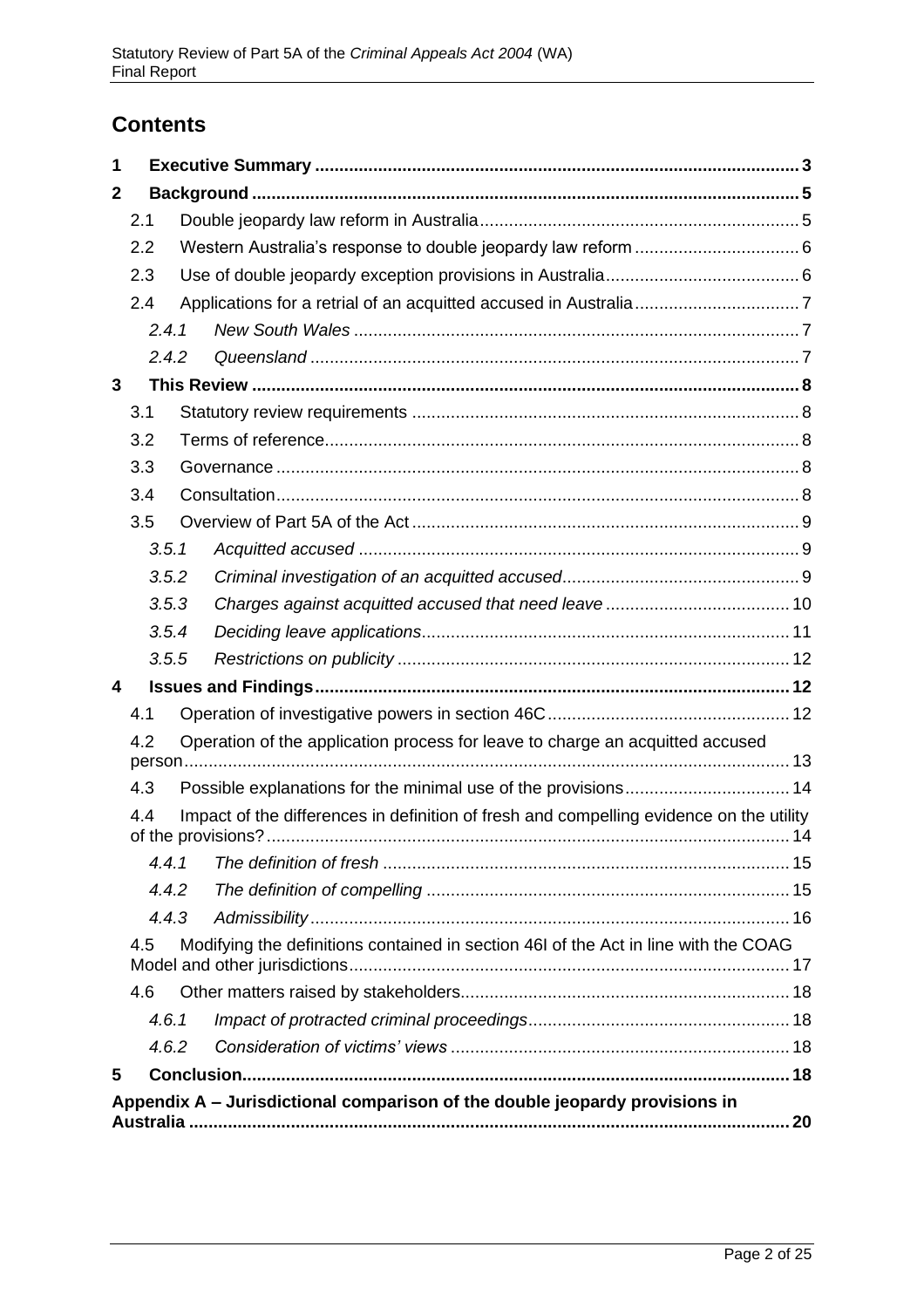# <span id="page-2-0"></span>**1 Executive Summary**

This report fulfils the requirement of section 52 of the *Criminal Appeals Act 2004* (WA) **(the Act)**, which requires that a review of Part 5A (the double jeopardy provisions) be conducted as soon as practicable five years after the provisions come into operation.<sup>1</sup>

There is a long-standing common law principle preventing a person from being placed in double jeopardy, which is that a person cannot be prosecuted and retried for criminal conduct following a previous trial and acquittal for the same conduct.

Part 5A of the Act was introduced by the *Criminal Appeals Amendment (Double Jeopardy) Act 2012* (WA) **(the Amendment Act)** to create three exceptions permitting a subsequent trial of an acquitted accused:

- 1. The Court of Appeal can grant leave to charge an acquitted accused with a serious offence (an indictable offence with a penalty of 14 years or more), where there is fresh and compelling evidence against the acquitted accused in relation to the new charge.
- 2. The Court of Appeal can grant leave to charge an acquitted accused with a serious offence where the acquittal in the initial trial was tainted (for example, because the accused interfered with a witness).
- 3. The Court of Appeal can grant leave to charge an acquitted accused with an administration of justice offence (for example bribery or interfering with a witness) allegedly committed in connection with the initial trial.

This Review considers whether the double jeopardy provisions are operating as intended based on consultation with key stakeholders. Data received from State Directors of Public Prosecutions show there has been minimal use of double jeopardy provisions throughout Australia, including in Western Australia **(WA)**.

The Review is not able to conclusively determine that the double jeopardy provisions are operating as intended given the lack of applications made under Part 5A of the Act, but stakeholder feedback is broadly supportive of the provisions. Stakeholders did provide comments and suggestions for amendment in relation to the operation of certain provisions but the Review finds that no legislative change or further review is needed at this time.

Findings:

- 1. Investigative powers as stipulated in section 46C of the Act appear to be operating as intended.
- 2. In the absence of applications for leave to charge an acquitted accused person, it is not possible to reach a definitive finding on the operation of the provisions governing the process.
- 3. Stakeholder feedback suggests that the minimal use of the double jeopardy provisions is due to the proper administration of justice generally, rather than due to limitations in the legislation.
- 4. In the absence of applications for leave to charge an acquitted accused person it is not possible to resolve whether differences in the WA definitions of fresh and compelling evidence, as set out in section 46I of the Act, affect the utility of the provisions.

<sup>1</sup> *Criminal Appeals Act 2004* (WA) s52.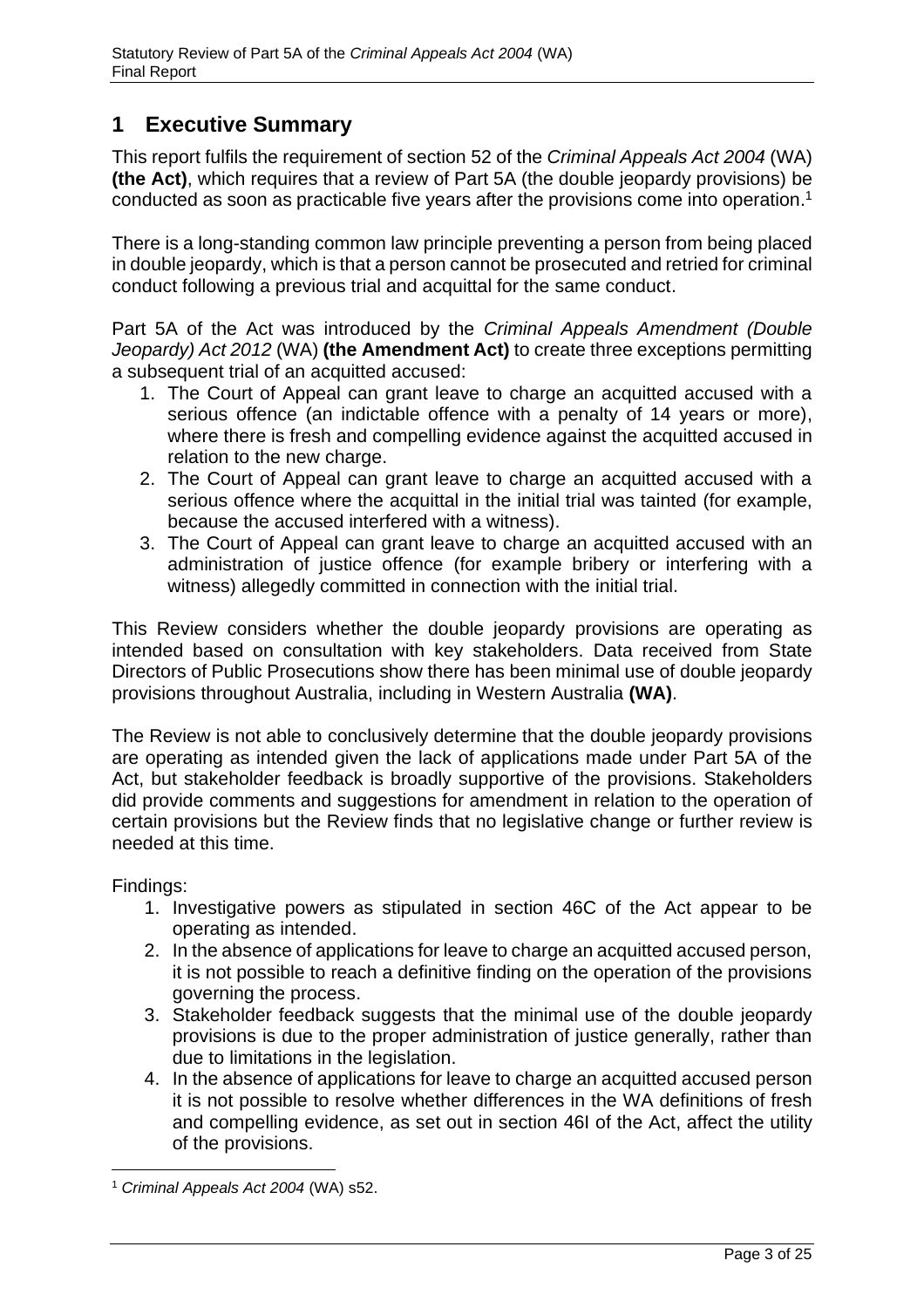5. The desirability of consistency between the definitions of fresh and compelling evidence as contained in section 46I of the Act, and the definitions of fresh and compelling evidence in the proposed Part 3A of the Act (Criminal Appeals Amendment Bill 2021 (WA)), may need to be considered when the operation of the proposed Part 3A of the Act is known.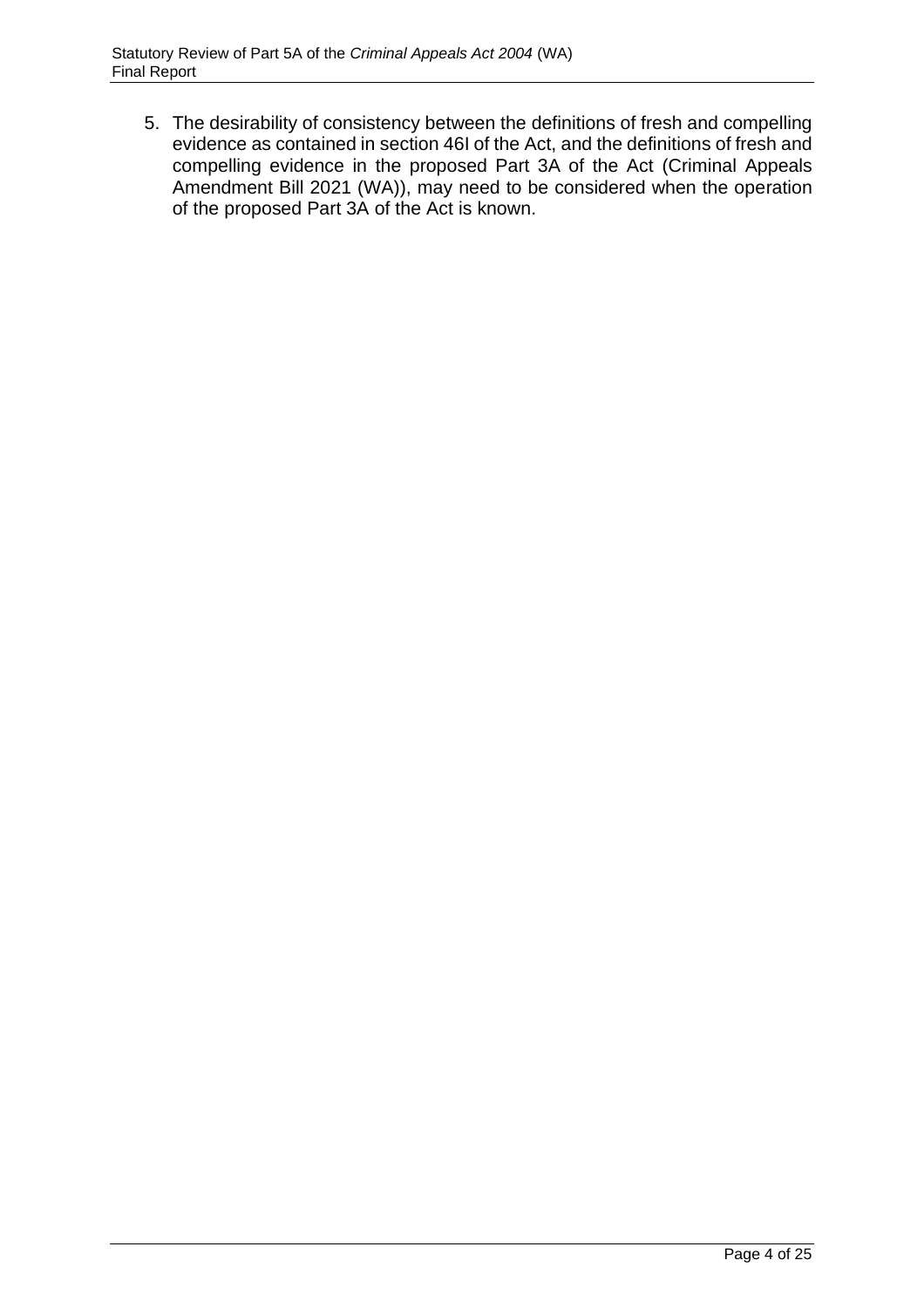# <span id="page-4-0"></span>**2 Background**

# <span id="page-4-1"></span>**2.1 Double jeopardy law reform in Australia**

There is a long-standing common law principle preventing a person from being placed in double jeopardy, which is that a person cannot be prosecuted and retried for criminal conduct following a previous trial and acquittal for the same conduct.

In WA, the principle is codified in section 17 of *The Criminal Code* (WA) and provides that:

"*It is a defence to any charge of any offence to show that the accused person has already been tried, and convicted or acquitted upon an indictment or prosecution notice on which he might have been convicted of the offence with which he is charged, or has already been convicted or acquitted of an offence of which he might be convicted upon the indictment or prosecution notice on which he is charged."*

The High Court decision in *R v Carroll<sup>2</sup>* in 2002 generated considerable public pressure to reform the law on double jeopardy. In 1985, Carroll was convicted of wilful murder of a seventeen-month-old child but was later acquitted on appeal in the Queensland Supreme Court. New dental evidence emerged which cast doubt on the acquittal. Carroll was charged with perjury. The prosecutor alleged Carroll had lied in the initial trial when testifying that he did not kill the victim. Carroll was found guilty of perjury in a trial by jury, but the result was overturned by the Queensland Court of Appeal. The High Court upheld the decision of the Queensland Court of Appeal that the charge of perjury against Carroll and his subsequent trial was an abuse of process. The charge of perjury could not be used to undermine or challenge the common law principle against double jeopardy.

Public concern about the decision in *R v Carroll* and other high-profile Australian and international cases prompted a review of existing double jeopardy laws across Australian jurisdictions by the Council of Australian Governments **(COAG)**. On 13 April 2007, COAG formally agreed to reform the double jeopardy principle. The official communique stated:

*"That jurisdictions will implement the recommendations of the Double Jeopardy Law Reform COAG Working Group on double jeopardy law reform, prosecution appeals against acquittals, and prosecution appeals against sentence, noting that the scope of reforms will vary amongst jurisdictions reflecting differences in the particular structure of each jurisdiction's criminal law." <sup>3</sup>*

A Double Jeopardy Law Reform: Model Agreed by COAG **(The COAG Model)** was released alongside the official communique. The COAG Model recommended exceptions to the principle of double jeopardy and appropriate safeguards protecting an acquitted accused from harassment by the state. The recommendations were agreed to by all states except Victoria and the Australian Capital Territory who reserved their positions.

<sup>2</sup> [2002] HCA 55.

<sup>3</sup> Council of Australian Governments' Meeting, Communique, 13 April 2007.

[<sup>&</sup>lt;https://webarchive.nla.gov.au/awa/20070830052604/http://www.coag.gov.au/meetings/130407/index](https://webarchive.nla.gov.au/awa/20070830052604/http:/www.coag.gov.au/meetings/130407/index.htm)  $.htm$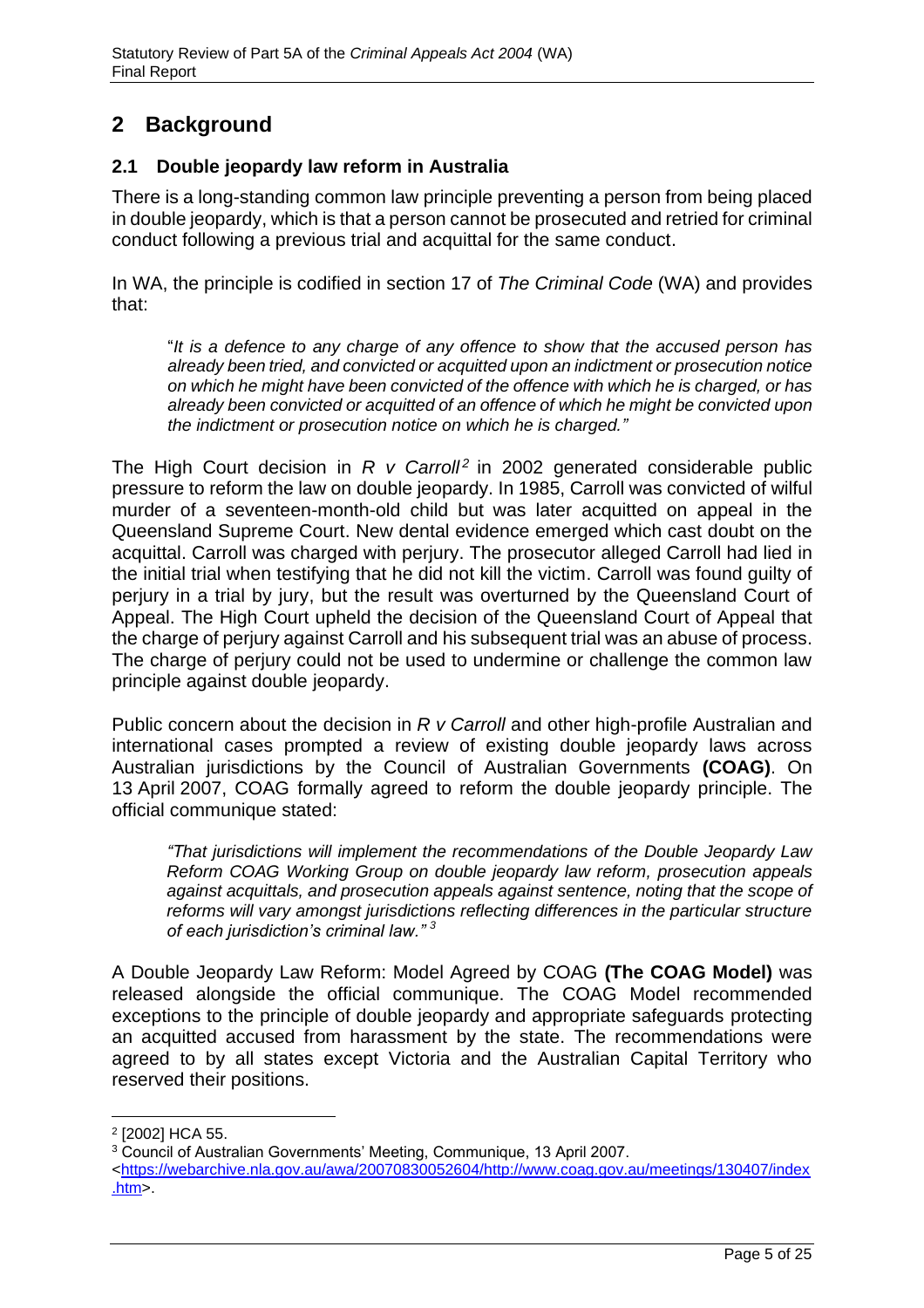Subsequent legislation implementing double jeopardy reform was not uniform across Australian jurisdictions. The then Acting Solicitor General informed the Uniform Legislation and Statutes Review Committee scrutinising the *Criminal Appeals Amendment (Double Jeopardy) Bill 2011* (WA) **(the Amendment Bill)** that the COAG Model did not include legislative text and it was left to each jurisdiction to engage its own drafting approach in translating the principles.<sup>4</sup> A comparison of the legislative provisions in each state and territory is contained in **Appendix 1**.

# <span id="page-5-0"></span>**2.2 Western Australia's response to double jeopardy law reform**

The Amendment Bill was introduced into Parliament on 8 September 2011. In his second reading speech for the Amendment Bill in the Legislative Assembly, the then Attorney General outlined the rationale for the double jeopardy law reforms, stating:

*"There will sometimes be cases in which, notwithstanding the diligence of police and prosecutors, not all the evidence will be available at the time an accused is charged and tried. It may be that the evidence was deliberately concealed from them, or it may be that advances in forensic technology subsequently reveal new evidence or permit new conclusions to be drawn from the available evidence. In such cases, there may well be grounds to bring the accused back to trial. In fact, not to do so risks perpetrating a major injustice by allowing an offender to walk free even when there is compelling evidence of his or her guilt. Such circumstances can cause public disquiet and can bring the criminal law and the criminal justice system into disrepute as facilitating an offender who is escaping—rather than being brought to—justice. There are other*  cases in which an acquittal may be obtained by subverting the trial by threatening *witnesses, by tampering with the jury or through the perjury of witnesses. Where such cases come to light the rule against double jeopardy can defeat the interests of justice. It is for these reasons that the government is proposing measured reforms to the double jeopardy rule by creating exceptions framed with precision and containing appropriate safeguards." <sup>5</sup>*

The then Attorney General noted that provisions in the Amendment Bill generally followed the COAG Model but also considered Part 10 of the *Criminal Justice Act 2003* (UK). <sup>6</sup> The amendments came into effect on 26 September 2012.

# <span id="page-5-1"></span>**2.3 Use of double jeopardy exception provisions in Australia**

All jurisdictions in Australia, except the Northern Territory, have enacted legislation to create exceptions to the common law principle of double jeopardy, but there has been very limited use of the provisions throughout Australia.

Data was collected from State Directors of Public Prosecutions **(DPP)** regarding the number of investigations authorised to proceed to reinvestigate an acquitted accused person, and the number of applications made to appellate courts to retry or charge an acquitted accused (Table 1).

<sup>4</sup> Standing Committee on Uniform Legislation and Statutes Review, WA Legislative Council, *The Criminal Appeals Amendment (Double Jeopardy) Bill 2011*, *Report 66* (2011), p5.

<sup>5</sup> *Hansard* (WA), Legislative Assembly, 28 February 2012, p367c.

<sup>&</sup>lt;sup>6</sup> Ibid.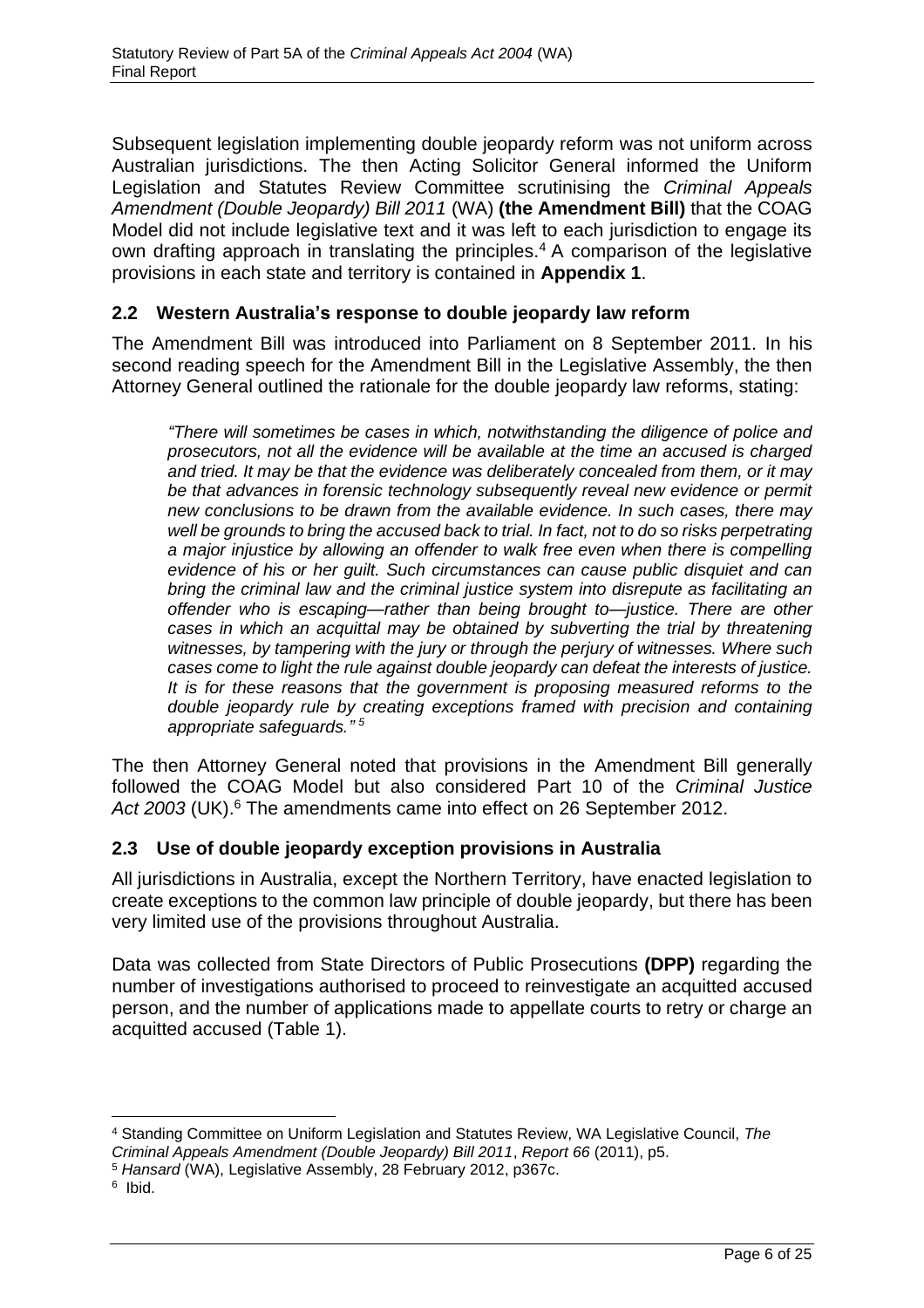|                                                                                                          | <b>ACT</b>                   | <b>NSW</b> | <b>NT</b> | Qld | <b>SA</b> | Tas | <b>Vic</b> | <b>WA</b> |
|----------------------------------------------------------------------------------------------------------|------------------------------|------------|-----------|-----|-----------|-----|------------|-----------|
| Number of investigations authorised to proceed<br>for the investigation of an acquitted person           | No.<br>response<br>received. |            | <b>NA</b> |     |           | 0   |            | 2         |
| Number of applications made to the relevant<br>Appellate Court for leave to retry an acquitted<br>person | No.<br>response<br>received. |            | <b>NA</b> |     |           | 0   | $\Omega$   |           |

# **Table 1.** Number of investigations and applications made in each State

# <span id="page-6-0"></span>**2.4 Applications for a retrial of an acquitted accused in Australia**

There are two known applications for leave to order the retrial of an acquitted accused person in Australia; one by the Attorney General of NSW, and the other by the DPP Queensland.

## <span id="page-6-1"></span>*2.4.1 New South Wales*

The Attorney General of NSW made an application for the retrial of an acquitted accused person for the murders of two teenagers. The purpose of the application was to enable the retrial of the person for those same offences, and for the murder of a third child, at a single trial on the same indictment. In September 2018, the NSW Court of Appeal held that it was not satisfied there was fresh and compelling evidence against the respondent, and it was not satisfied that granting an order for retrial would be in the interests of justice.<sup>7</sup> An application for special leave to appeal to the High Court of Australia was filed, but the application was refused by the High Court on 22 March 2019. The High Court could find no error with the NSW Court of Appeal's decision that the evidence in question was not fresh within the meaning of the NSW legislation.<sup>8</sup>

#### <span id="page-6-2"></span>*2.4.2 Queensland*

On 13 August 2018, the Queensland DPP applied to the Queensland Court of Appeal for a retrial of a person previously acquitted of murder. The DPP asserted that advances in DNA technology provided evidence that strengthened the link from the person to the murder of a woman in 1987.

The matter was heard on 6-8 August 2019 and judgment delivered on 3 December 2019. The Court of Appeal refused the application because the evidence which formed the basis for the application did not reach the threshold set out in s 678B of *The Criminal Code* (Qld). The Court of Appeal concluded that while the evidence fell within the definition of fresh in s 678D(2) of the *Criminal Code* (Qld), it did not satisfy s 678D(3)(c), which is that the evidence must be highly probative of the case against the acquitted person.<sup>9</sup>

<sup>7</sup> *Attorney General for New South Wales v XX* [2018] NSWCCA 198.

<sup>8</sup> *Attorney General for New South Wales v XX* [2019] HCA Trans 052 (22 March 2019).

<sup>9</sup> *Director of Public Prosecutions v TAL* [2019] QCA 279, 9.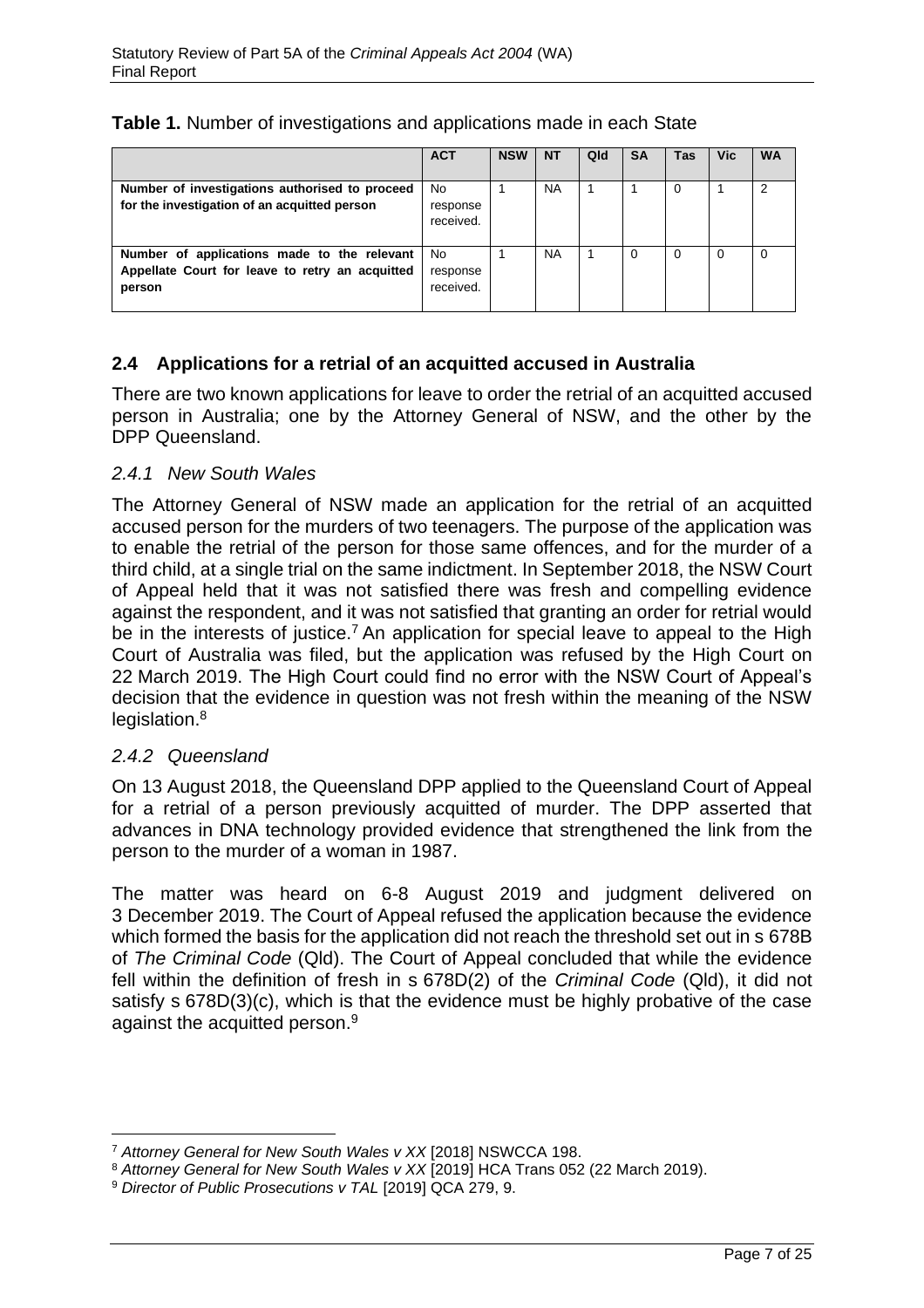# <span id="page-7-0"></span>**3 This Review**

## <span id="page-7-1"></span>**3.1 Statutory review requirements**

Section 52 of the Act stipulates that the Attorney General must:

- carry out a review of the operation of Part 5A of the Act as soon as practicable after the expiration of five years from the commencement of that part of the Act; and
- prepare a report based on the review and table the report before each House of Parliament within 18 months of the expiration of five years from the commencement of Part 5A of the Act.<sup>10</sup>

## <span id="page-7-2"></span>**3.2 Terms of reference**

The Department of Justice has conducted the statutory review of Part 5A of the Act **(the Review)** on behalf of the Attorney General. The approved terms of reference for the review are as follows:

- whether the investigative powers available in section 46C of the Act are operating as intended;
- whether the process to apply to the Court of Appeal for leave to charge an acquitted accused with a new charge as per section 46E is operating as intended;
- whether advice received to date regarding the minimal use of the above sections is due to the proper administration of justice for offences generally, or whether limitations in the legislation prevent them from being used further;
- whether the difference in the WA definitions of 'fresh and compelling' evidence (as contained in section 46I), compared to those adopted in the COAG Model and other jurisdictions, has had any effect on the utility of the provisions; and
- whether the WA definitions should be made consistent with those contained in the COAG Model and/or other jurisdictions.

#### <span id="page-7-3"></span>**3.3 Governance**

The Review was overseen by the Department of Justice's Evaluation and Review Steering Committee (ERSC). The role of ERSC was to endorse the Review Plan and the Final Report, to monitor progress at key milestones, and to submit the Review Plan and Final Report to the Director General for the approval of the Attorney General.

# <span id="page-7-4"></span>**3.4 Consultation**

The Department of Justice conducted a targeted consultation with stakeholders to seek their views on the operation of Part 5A of the Act. A discussion paper was provided to stakeholders to assist in making their submissions.

The following stakeholders provided submissions to the Review:

- The Solicitor General;
- The Law Society of Western Australia;
- The Commissioner for Children and Young People;
- Legal Aid WA;

<sup>10</sup> *Criminal Appeals Act 2004* (WA) s52.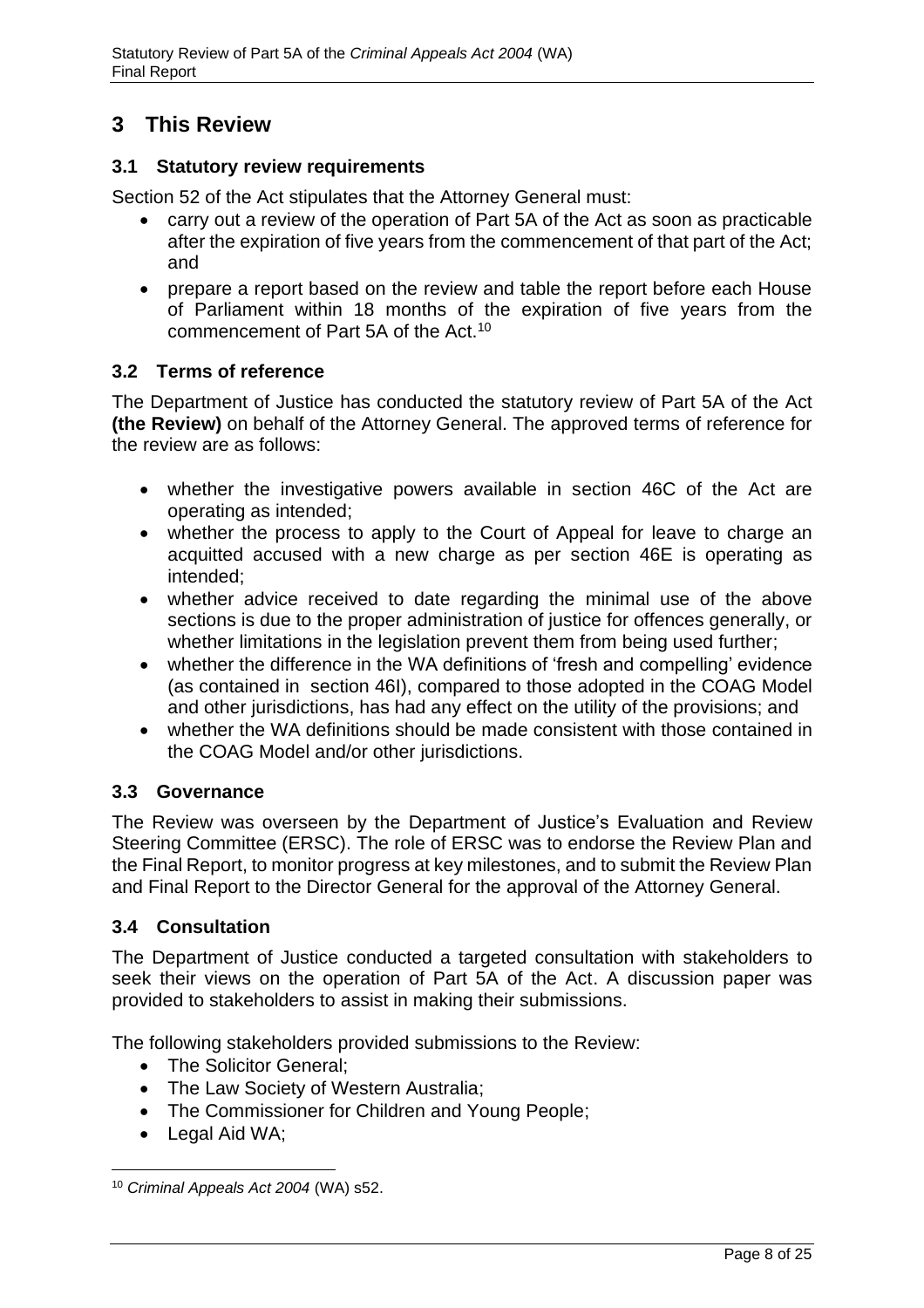- The Director of Public Prosecutions;
- Western Australia Police Force;
- The Commissioner for Victims of Crime; and
- The WA Bar Association.

The Court of Appeal, Children's Court and District Court responded but declined to provide formal submissions. The submissions greatly assisted in conducting the Review, and submissions directly quoted in this report are done so with the permission of the author.

## <span id="page-8-0"></span>**3.5 Overview of Part 5A of the Act**

Part 5A of the Act contains the sections on prosecuting an acquitted accused. Section 46B defines the term acquitted accused and also provides that it does not matter if the acquittal occurred before or after the commencement of Part 5A.<sup>11</sup> It is unusual for provisions of an Act to apply retrospectively but the section is consistent with item 28 of the COAG Model, which has been adopted by all other Australian jurisdictions with double jeopardy provisions. The provisions may also apply to acquittals handed down in other Australian jurisdictions.<sup>12</sup>

#### <span id="page-8-1"></span>*3.5.1 Acquitted accused*

The term 'acquitted accused' is defined in section 46B(1) of the Act. A person is an acquitted accused if the person, in this State or elsewhere:

- (a) is tried on a charge (*charge A*) of a serious offence (*offence A*); and
- (b) at the trial (*trial A*), or on appeal from a conviction in trial A, is acquitted, other than on account of unsoundness of mind, of —
	- (i) charge A; and
	- (ii) any other offence of which, on charge A, the acquitted accused might have been convicted instead of offence A.

The Review notes that the Court of Appeal has considered the definition of 'acquitted accused' in a recent decision and confirmed that a person who pleaded guilty to a serious offence has still been 'tried on a charge', and is therefore capable of falling within the definition*.* 13

#### <span id="page-8-2"></span>*3.5.2 Criminal investigation of an acquitted accused*

Section 46C(2) provides a general prohibition on investigations by a law enforcement officer into whether an acquitted accused may have committed a relevant offence.

A relevant offence is defined as a serious offence, or an administration of justice (AOJ) offence, a charge of which may be subject to:

(a) a defence under *The Criminal Code* section 17 on the ground that the accused has been acquitted as described in that section, other than on account of unsoundness of mind; or

<sup>11</sup> *Criminal Appeals Act 2004* (WA) s46B(2).

<sup>12</sup> *Criminal Appeals Act 2004* (WA) ss46B(1), 46H.

<sup>13</sup> *Re Section 46L of the Criminal Appeals Act 2004 (WA); Ex Parte Commissioner of Police* [2020] WASCA 210 at [138].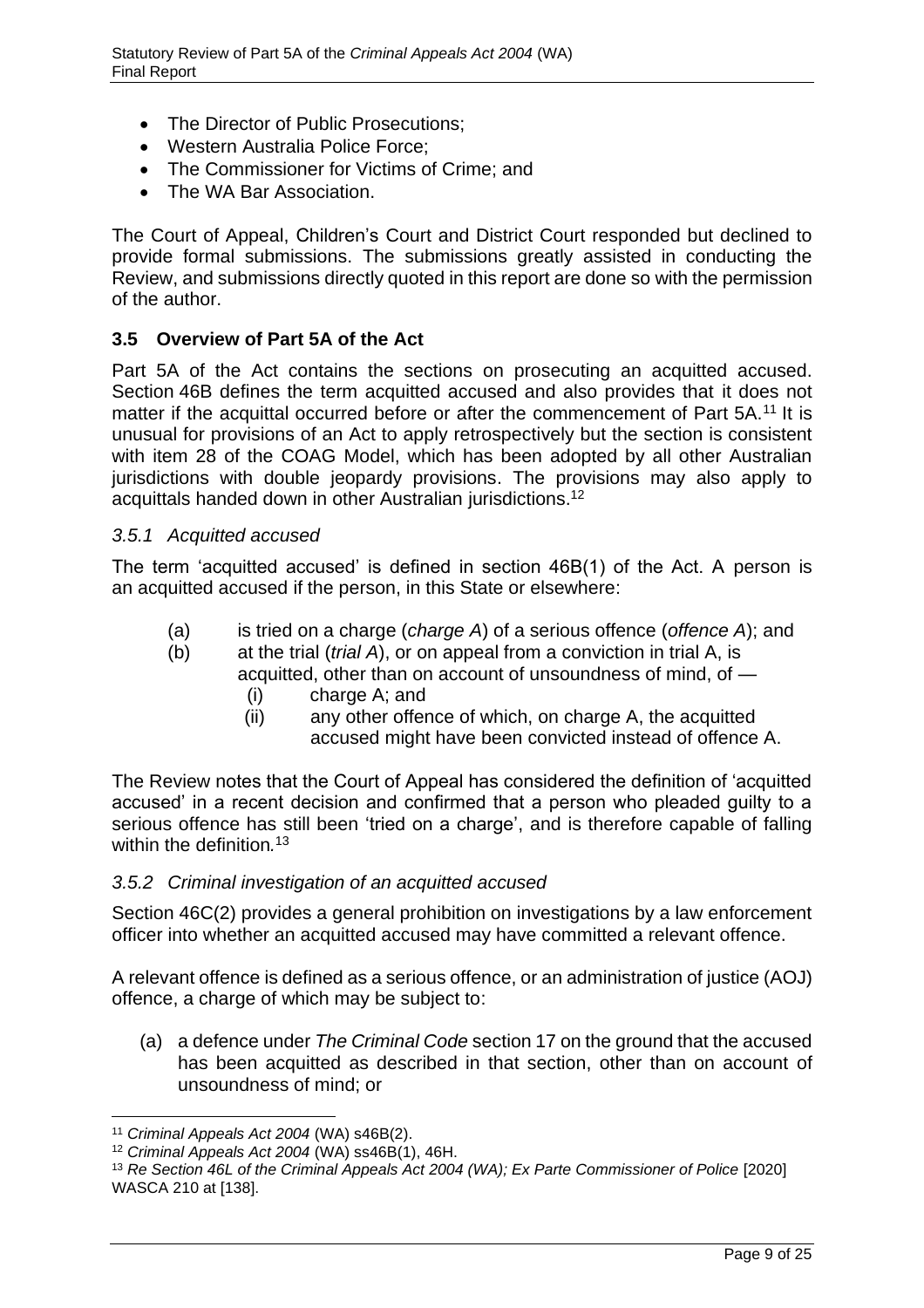(b) a requirement at law to permanently stay it because it would be an abuse of process.

There are two exceptions to the general prohibition contained in section 46C(2):

- (a) where an authorised officer has authorised the investigation in writing;
- (b) where the law enforcement officer believes on reasonable grounds that the investigation needs to be done urgently in order to prevent it from being substantially and irrevocably prejudiced, and it is not reasonably practicable in the circumstances to obtain an authorised officer's authorisation before doing the investigation.

An authorised officer is defined to mean the Attorney General, the Solicitor-General, the State Solicitor, the DPP or the Commonwealth DPP.<sup>14</sup>

If the law enforcement officer begins an investigation without authorisation they must, as soon as practicable, inform an authorised officer of the grounds for acting under that provision and the action that has been taken. The investigation of the relevant offence must not continue unless an authorised officer, in writing, has authorised the investigation.<sup>15</sup>

An authorised officer must not authorise an investigation unless:

- (a) they are satisfied that a charge of the offence would not be subject to a defence under section 17 of *The Criminal Code* or a requirement at law to permanently stay it because it would be an abuse of process; <sup>16</sup> or
- (b) the officer is satisfied that there is, or that an investigation is likely to obtain, evidence to justify making an application under Part 5A of the Act for leave to charge the acquitted accused person with the relevant offence and it is in the public interest to investigate the relevant offence.<sup>17</sup>

#### <span id="page-9-0"></span>*3.5.3 Charges against acquitted accused that need leave*

Section 46D provides that:

*A person cannot charge an acquitted accused with any of these charges without the leave of the Court of Appeal given under this Part —*

- *(a) a charge of serious offence the details of which are the same or substantially the same as those in charge A;*
- *(b) a charge of some other serious offence of which, at trial A, the acquitted accused might have been convicted instead of offence A;*
- *(c) a charge of an AOJ offence allegedly committed in or in connection with trial A.*

Section 46E sets out the requirements for applying for leave to charge an acquitted accused with the new charge. Section 46F sets out the process for applying for leave and section 46G sets out the requirements for hearing leave applications.

<sup>14</sup> *Criminal Appeals Act 2004* (WA) s46A(1).

<sup>15</sup> *Criminal Appeals Act 2004* (WA) s46C(3).

<sup>16</sup> *Criminal Appeals Act 2004* (WA) s46C(4).

 $17$  Ibid.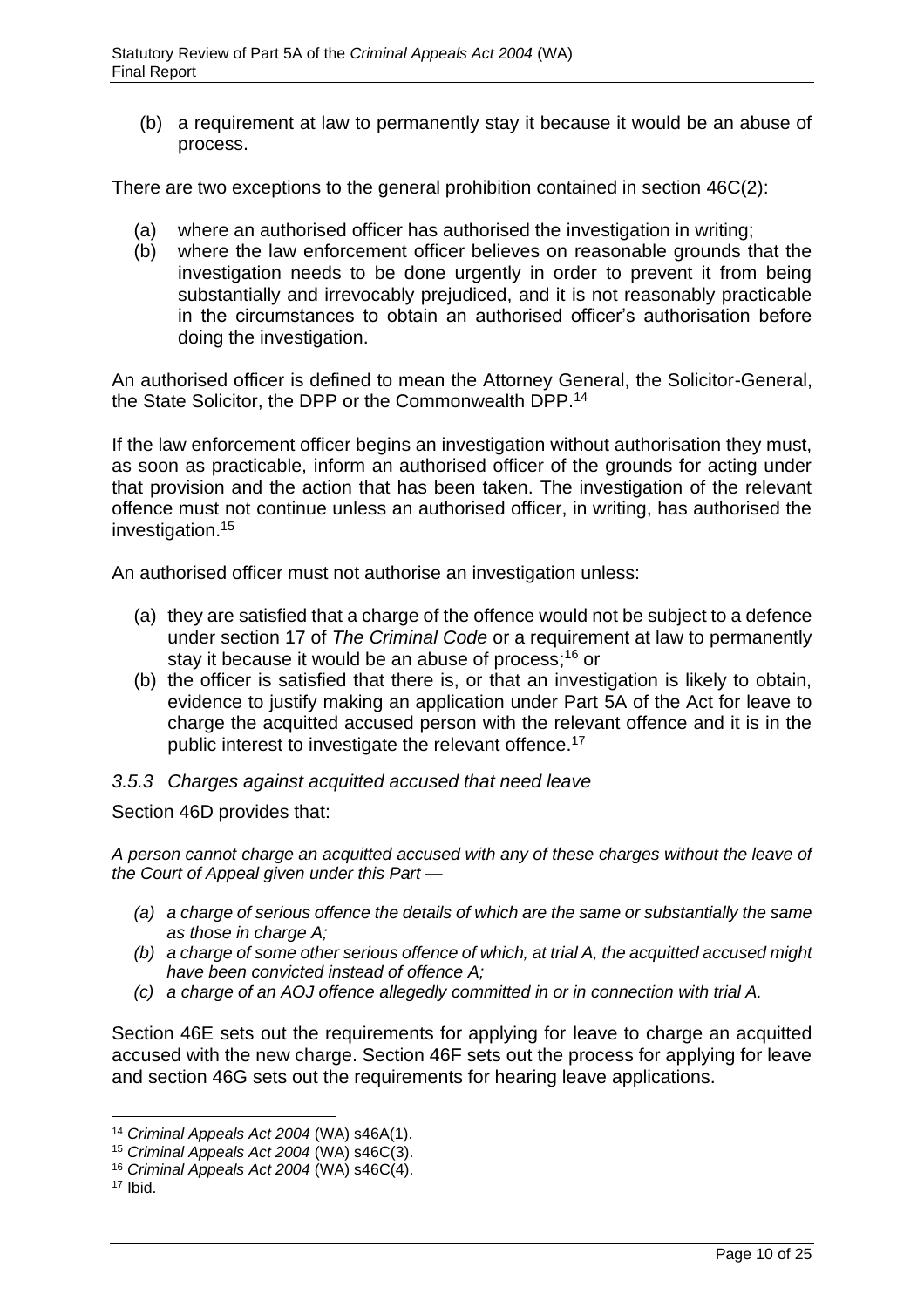#### <span id="page-10-0"></span>*3.5.4 Deciding leave applications*

Section 46H prescribes grounds the Court of Appeal must consider when deciding applications for leave to charge an acquitted accused with an offence. The Act sets out three grounds on which leave may be granted.

#### Fresh and compelling evidence

The first ground applies in relation to serious offences under WA law; defined in the Act as indictable offences which carry a statutory penalty of life imprisonment or imprisonment for 14 years or more.

Specifically, section 46H provides that if there is fresh and compelling evidence against an acquitted accused, and the Court is satisfied on the balance of probabilities that it is in the interests of justice to do so, the Court of Appeal may give leave to charge an acquitted accused with:

- (a) a new charge of a serious offence (the details of which are the same or substantially the same as those in the initial trial); or
- (b) a charge of some other serious offence (of which the acquitted accused might have been convicted at the initial trial).<sup>18</sup>

Fresh and compelling evidence is defined in section 46I of the Act.

#### Tainted acquittal

Section 46H also provides that if an acquittal in an earlier trial is a tainted acquittal within the meaning given in section 46J, and the Court of Appeal is satisfied on the balance of probabilities that it is in the interests of justice to do so, the Court of Appeal may give leave to charge an acquitted accused with:

- (a) a new charge of a serious offence; or
- (b) a charge of some other serious offence.<sup>19</sup>

As defined in section 46J of the Act, a tainted acquittal occurs when the acquitted accused or another person has been convicted of an AOJ offence in connection with the initial trial and, but for this offence, it is more likely than not the acquitted accused would have been found guilty, or found not guilty of the offence due to unsoundness of mind. AOJ offences are listed in section 46A(2) and include bribery; interference with a witness, juror or judicial officer; perversion or conspiracy to pervert the course of justice; and perjury.

#### AOJ offence

The third ground is set out in section 46H(3). It provides that the Court of Appeal can also grant leave for an application to charge an acquitted accused with an AOJ offence in connection with the initial trial – as opposed to a serious offence – if the Court is satisfied on the balance of probabilities that charging the acquitted accused with the AOJ offence is in the interests of justice. The matters to be considered when having regard to the interests of justice are set out in section 46K.

<sup>18</sup> *Criminal Appeals Act 2004* (WA) ss46H(2)(c)(i), 46(H)(2)(d).

<sup>19</sup> *Criminal Appeals Act 2004* (WA) ss46H(2)(c)(ii), 46(H)(2)(d).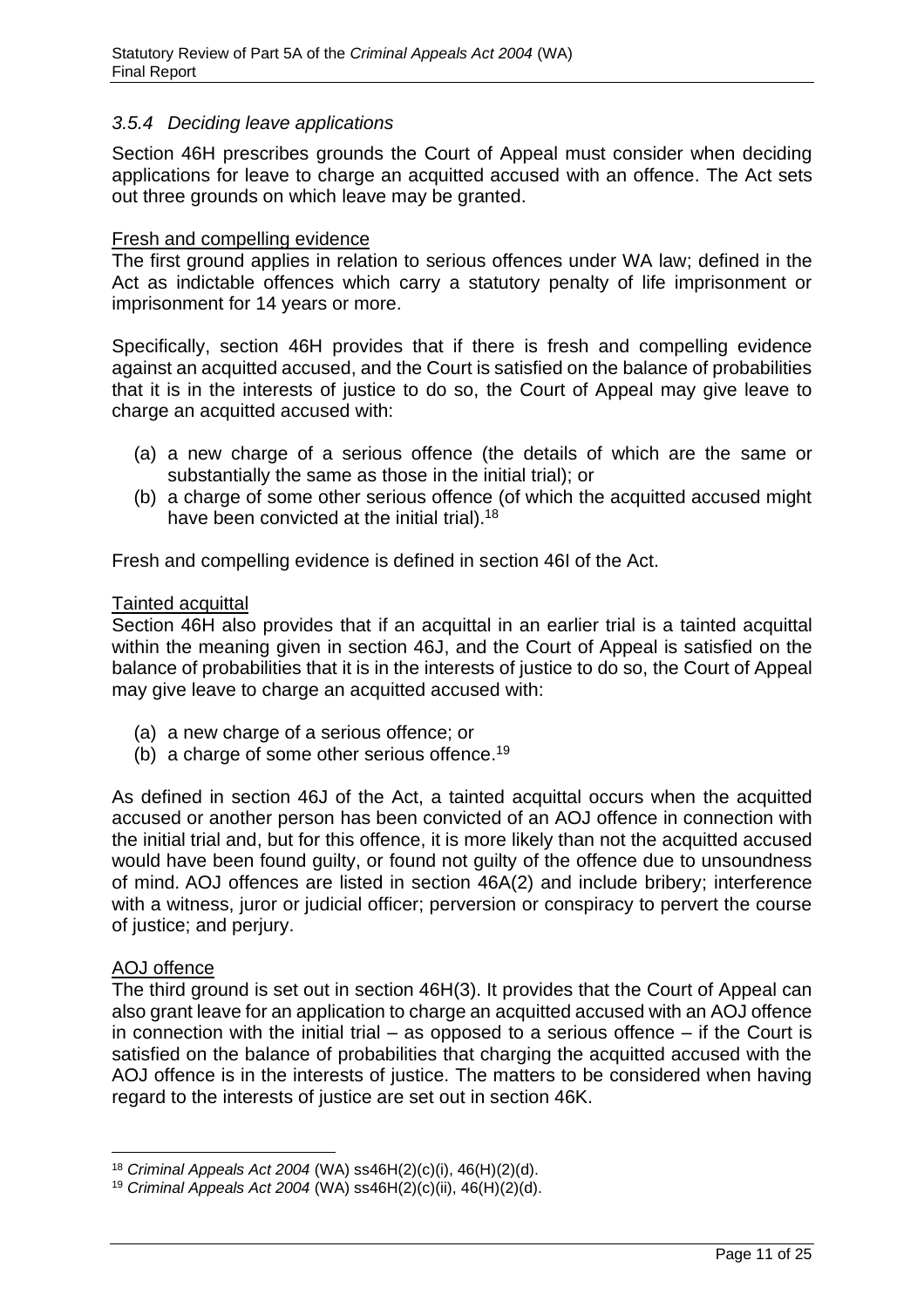Section 46M sets out the effect of the Court of Appeal granting leave to apply a new charge to the acquitted accused and the requirements for the subsequent prosecution.

## <span id="page-11-0"></span>*3.5.5 Restrictions on publicity*

Section 46L details the restrictions on publicity of investigations or applications for leave to charge an acquitted accused person.

The Review notes that the Court of Appeal recently considered these provisions in *Re Section 46L of the Criminal Appeals Act 2004 (WA); Ex Parte Commissioner of Police.*<sup>20</sup> The Court discussed the meaning of the term 'publish' and found that it refers to making known any of the information of the kind described in section 46L to:

- (a) any person who does not have a legitimate interest in receiving the information in connection with an investigation, an authorisation, an application, a hearing or the laying of a new charge under Part 5A;
- (b) any person who does not have a legitimate interest in knowing the information in connection with:
	- (i) a new charge that has been laid under Part 5A; or
	- (ii) criminal proceedings pursuant to the new charge; or
- (c) any person whose knowledge of the information is not reasonably necessary to enable the person to exercise a right, to exercise a power, to discharge a duty, to carry out a function or to perform a role in connection with any matter arising under or consequent upon the operation of Part 5A generally or in a particular case.<sup>21</sup>

# <span id="page-11-1"></span>**4 Issues and Findings**

#### <span id="page-11-2"></span>**4.1 Operation of investigative powers in section 46C**

The WA DPP confirmed that her position had authorised two investigations in accordance with section 46C. The WA Police state they have also been involved in two investigations.

The majority of stakeholders who commented on the powers of authorisation observed that they were appropriate and held important safeguards to protect acquitted accused persons. The DPP stated that when she has been asked to authorise an investigation, she has exercised her powers in accordance with the Act.<sup>22</sup> The DPP did not raise any concerns with the operation of powers of authorisation.

The current Solicitor General suggested that the test that is applied by an authorised officer when considering whether an investigation should be authorised may be of an unrealistically high standard. The authorised officer needs to be satisfied that there is, or an investigation is likely to obtain, evidence to justify making an application under Part 5A of the Act for leave to charge the acquitted accused with the relevant offence.<sup>23</sup>

<sup>20</sup> [2020] WASCA 210.

<sup>21</sup> *Re Section 46L of the Criminal Appeals Act 2004 (WA); Ex Parte Commissioner of Police* [2020] WASCA 210 at [178]

<sup>22</sup> Director of Public Prosecutions submission, 28 November 2018.

<sup>23</sup> *Criminal Appeals Act 2004* (WA) s46C(4).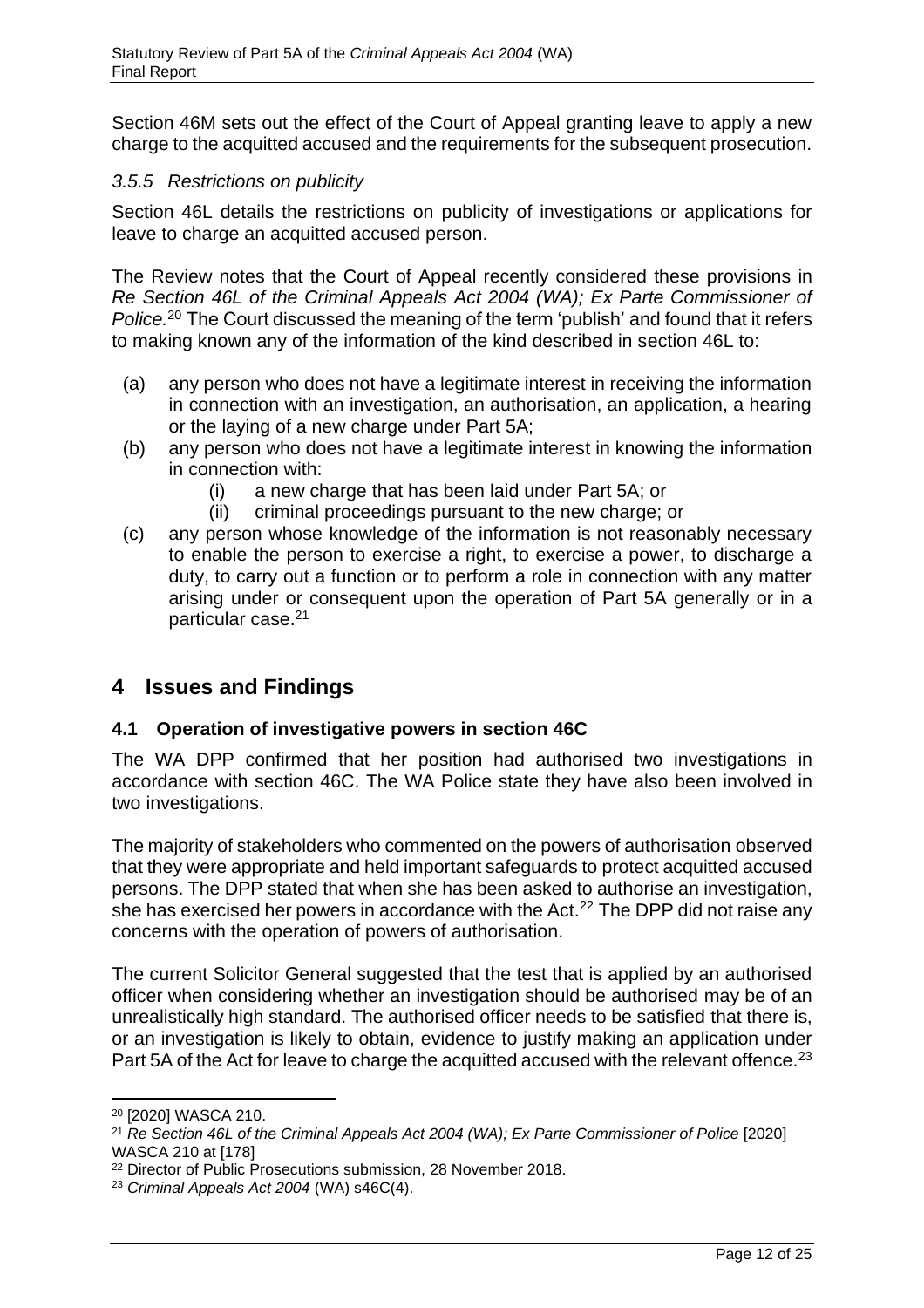The Solicitor General was of the view that an investigation is *'a process of gathering evidence, and the outcome of that process generally cannot be predicted with any certainty or probability until it is completed.'* 24

The Solicitor General also submitted:

*"I would suggest adopting a test of 'reasonable prospects' instead of likelihood. Such a test would mean that an authorised officer would need to be satisfied that there were proper and objectively reasonable grounds for pursuing a further investigation, but would not need to be satisfied about the likelihood of the outcome of that investigation prior to it having occurred."* <sup>25</sup>

WA Police submitted that the investigative powers in section 46C appear to be operating as intended. <sup>26</sup> Other stakeholders were generally of the opinion that investigative powers, and powers of authorisation, were operating as intended, and that the current thresholds were appropriate.

Given that neither WA Police nor the DPP have raised concerns with the current thresholds for commencing an investigation of an acquitted accused, the Review concludes that any legislative change to lower the threshold for authorising an investigation into an acquitted accused is not required at the present time.

#### **Finding 1**

Investigative powers as stipulated in section 46C of the Act appear to be operating as intended.

# <span id="page-12-0"></span>**4.2 Operation of the application process for leave to charge an acquitted accused person**

The process for making a leave application to the Court of Appeal to charge an acquitted accused person is outlined in section 46E of the Act. The three grounds for seeking leave as prescribed in section 46H are described in section 3.5.3 above.

Stakeholders noted that it was impossible to comment on the operation of the grounds or the processes to charge an acquitted accused because there have not been any applications made to the Court of Appeal in WA. The Review concludes that without data it is not possible to make a finding on the operation or utility of the provisions governing the process for leave to charge an acquitted accused person.

<sup>24</sup> Solicitor General submission, 11 December 2018.

 $25$  Ibid.

<sup>26</sup> Western Australia Police Force submission, 31 December 2018.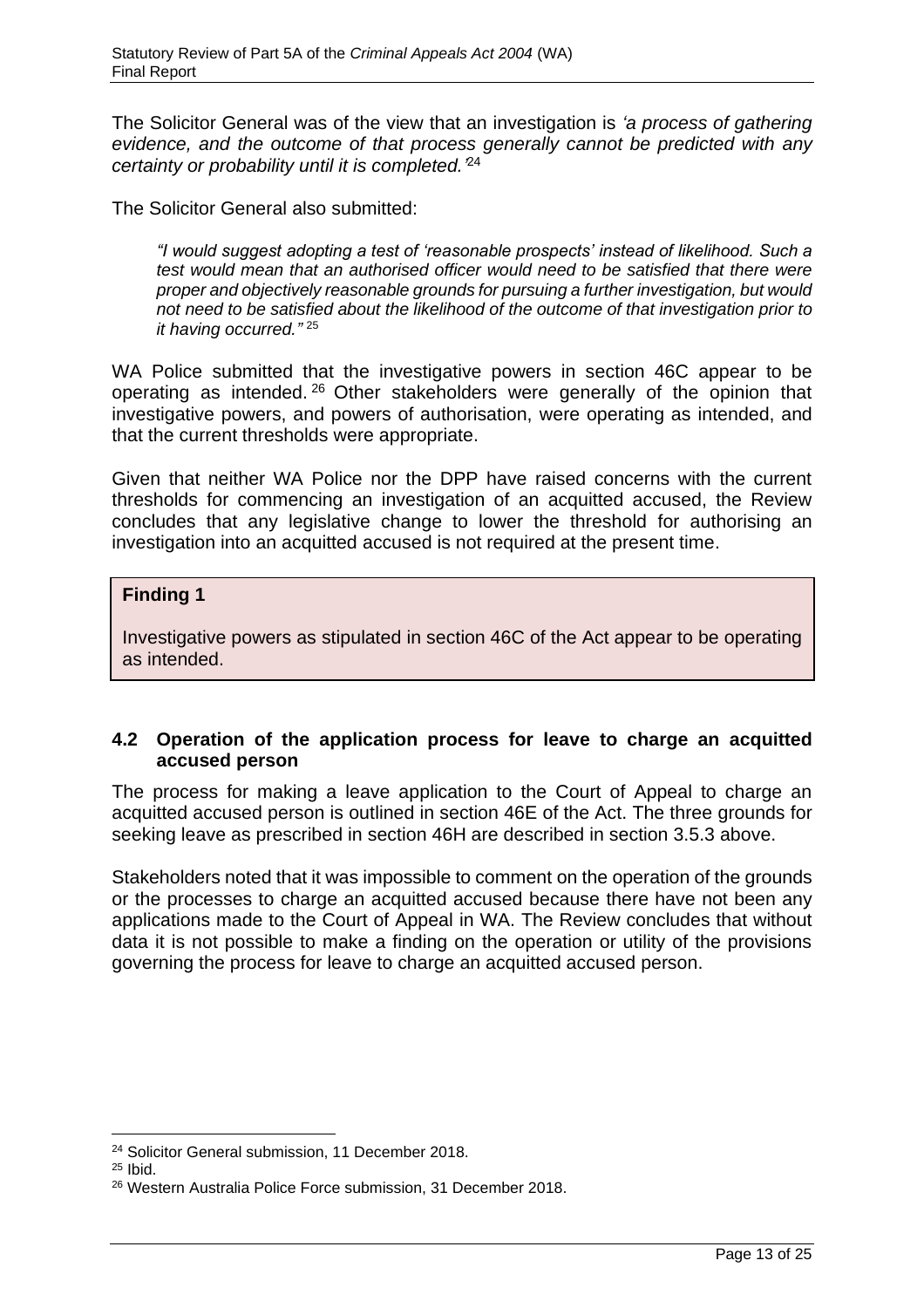# **Finding 2**

In the absence of applications for leave to charge an acquitted accused person, it is not possible to reach a definitive finding on the operation of the provisions governing the process.

#### <span id="page-13-0"></span>**4.3 Possible explanations for the minimal use of the provisions**

As there have been no applications made to the Court of Appeal in WA by an authorised officer, stakeholders were asked to comment on possible explanations for the minimal use of the provisions. Stakeholders generally described the provisions as appropriate, suggesting that the limited use of the provisions was due to the proper administration of justice generally.

In its recent judgment on an application for leave to order a retrial of an acquitted accused, the Queensland Court of Appeal commented:

*"The stringency is there because the legislature has recognised that, while circumstances might arise that justify a second trial, and while advances in techniques of proof will give rise to new forms of proof that satisfy the strict statutory requirements, a retrial of an acquitted person is an extraordinary proceeding." 27*

#### **Finding 3**

Stakeholder feedback suggests that the minimal use of the double jeopardy provisions is due to the proper administration of justice generally, rather than due to the limitations in the legislation.

#### <span id="page-13-1"></span>**4.4 Impact of the differences in definition of fresh and compelling evidence on the utility of the provisions?**

The definition of fresh and compelling evidence is set out in section 46I of the Act:

- *(1) For the purpose of section 46H, evidence is fresh in relation to the new charge if — (a) despite the exercise of reasonable diligence by those who investigated offence A,* 
	- *it was not and could not have been made available to the prosecutor in trial A; or*
	- *(b) it was available to the prosecutor in trial A but was not and could not have been adduced in it.*
- *(2) For the purposes of section 46H, evidence is compelling in relation to the new charge if, in the context of the issues in dispute in trial A, it is highly probative of the new charge.*
- *(3) For the purposes of this section, it is irrelevant whether the evidence being considered by the Court of Appeal would have been admissible in trial A against the acquitted accused.*

<sup>&</sup>lt;sup>27</sup> Director of Public Prosecutions v TAL [2019] QCA 279, 17.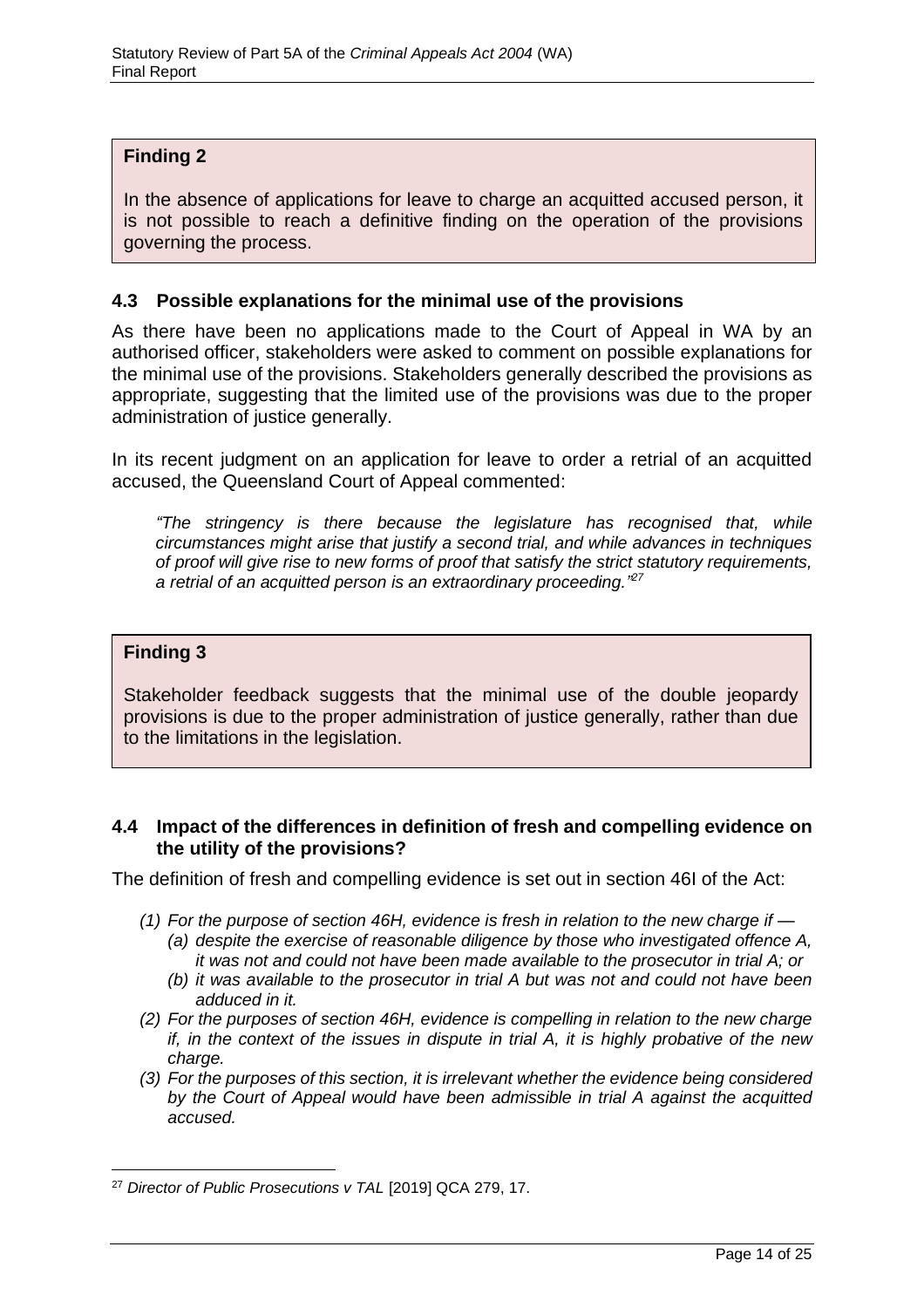In their submissions, some stakeholders noted that the definition of fresh and compelling evidence contained in section 46I of the Act is potentially wider than other jurisdictions and the COAG Model's definition. The differences contained in the WA definition are outlined below; but it will not be possible to determine if those differences impact on the utility of the provisions until an application for leave, made under Part 5A of the Act, is determined in the Court of Appeal.

## <span id="page-14-0"></span>*4.4.1 The definition of fresh*

The COAG Model definition of fresh is:

*Evidence is fresh if it was not adduced in the proceedings in which the person was acquitted, and it could not have been adduced in those proceedings with the exercise of reasonable diligence.*

The COAG Model definition was adopted in Victoria, New South Wales, Queensland, Tasmania and South Australia. The Australian Capital Territory adopted a slightly different approach by substituting the word 'tendered' for 'adduced'. $^{28}$ 

The definition of 'adduced' was considered in *Attorney General for New South Wales v XX<sup>29</sup>* and was held to have its usual meaning of to 'put before the Court'. In that matter, the evidence in question was not considered to meet the threshold of 'fresh' evidence because it could have been put before the Court in the original trial, despite being inadmissible at the time. A change in the rules to later allow the evidence to be admitted was immaterial.

Sections 46I1(a) and 46I1(b) of the Act introduce two elements into the definition of 'fresh'.<sup>30</sup> Legal Aid WA submitted that section  $46I(1)(b)$  is arguably wider than the COAG Model. Legal Aid WA also noted the wording suggests that a change in evidentiary rules could be sufficient for an application.<sup>31</sup> A submission by the Law Society NSW to the Review of s 102 of the *Crimes (Appeal and Review) Act 2001*  (NSW) to clarify the definition of 'adduced' compared the WA definition of fresh as contained in section 46I. The submission considered the WA definition may introduce contention on whether the prosecutor was correct in their decision not to tender evidence on the basis that it would be inadmissible.<sup>32</sup>

#### <span id="page-14-1"></span>*4.4.2 The definition of compelling*

The COAG Model definition of compelling is:

*Evidence is compelling if it is reliable, substantial, and highly probative of the case against the acquitted accused (in the context of the issues in dispute in the original proceedings).*

<sup>28</sup> *Supreme Court Act 1933* (ACT) s68K(1).

<sup>29</sup> [2018] NSWCCA 198.

<sup>30</sup> *Criminal Appeals Act 2004* (WA) ss 46I(1)(a)&(b).

<sup>31</sup> Legal Aid WA submission, 20 December 2018.

<sup>32</sup> Law Society NSW submission to the Review of the operation of section 102 of the *Crimes (Appeal and Review Act 2001* (NSW) www.lawsociety.com.au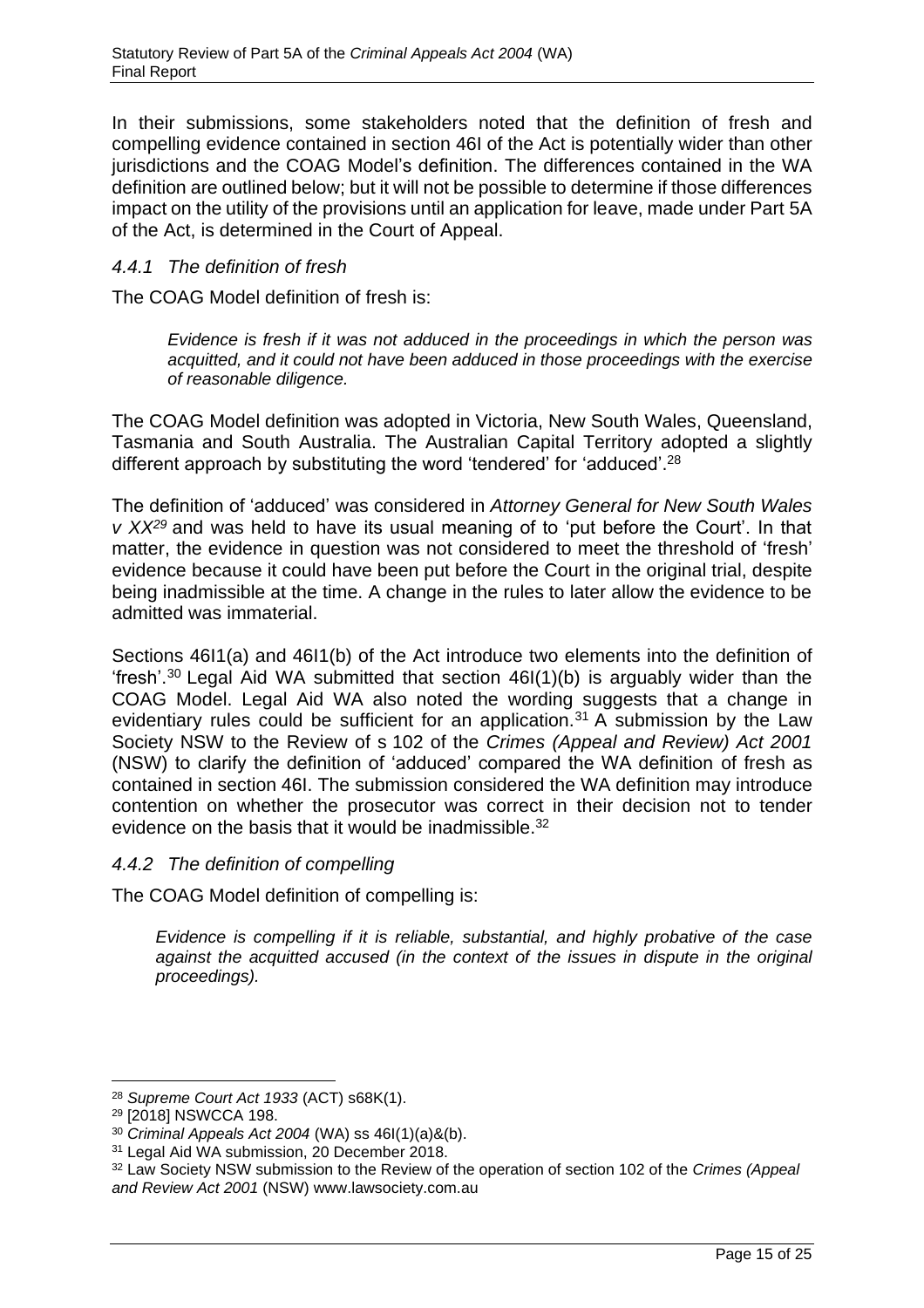Legal Aid WA submitted that the definition of compelling evidence in section 46I(2) of the Act, excluding the words 'reliable' and 'substantial', arguably makes it easier for an application to succeed.<sup>33</sup>

The Queensland Court of Appeal considered the definition of 'compelling' in *Director of Public Prosecutions v TAL.<sup>34</sup>* The Queensland statute adopts the same definition as contained in the COAG Model. The decision in that case turned on whether the evidence was highly probative of the case against the acquitted accused. However, the Court also noted: *'If evidence is reliable and, in the context of the issues in dispute at the trial, also highly probative of the case against the acquitted person, it is difficult to see what it means to say that the evidence must also be "substantial".'<sup>35</sup>*

## <span id="page-15-0"></span>*4.4.3 Admissibility*

The WA definitions differ from the COAG Model in that, rather than evidence not being precluded from being fresh and compelling merely because it was inadmissible in the earlier proceedings against an acquitted person, it is irrelevant whether the evidence was considered inadmissible in the initial trial.<sup>36</sup> Legal Aid WA submitted that the WA provisions are arguably wider than the COAG Model.<sup>37</sup>

In her submission, the DPP referred to a review conducted by the Hon James Wood AO QC, of section 102 of the *Crimes (Appeal and Review) Act 2001* (NSW), and the NSW Court of Appeal in *Attorney General for New South Wales v XX*; both of which determined the definition of fresh evidence did not include evidence that was inadmissible at the time of trial  $A^{38}$  An application for special leave to appeal to the High Court was refused.<sup>39</sup> In refusing leave, Kiefel CJ and Bell and Gageler JJ could find no reason to doubt the correctness of the Court of Criminal Appeal.

The DPP went on to note that the differences in the WA legislation may permit an application to be made as a result in the change of law which makes evidence inadmissible in trial A admissible in a later trial.<sup>40</sup>

# **Finding 4**

In the absence of applications for leave to charge an acquitted accused made to the Court of Appeal it is not possible to resolve whether differences in the WA definitions of fresh and compelling evidence, as set out in section 46I of the Act, affect the utility of the provisions.

<sup>33</sup> Ibid.

<sup>34</sup> [2019] QCA 279.

<sup>35</sup> Ibid, at [33].

<sup>36</sup> *Criminal Appeals Act 2004* (WA) s46I.

<sup>37</sup> Legal Aid WA submission, 20 December 2018.

<sup>38</sup> Director of Public Prosecutions submission, 28 November 2018; citing New South Wales, *Review of Section 102 of the Crimes (Appeal and Review) Act 2001 (NSW): To clarify the definition of "adduced"* (2015).

*<sup>39</sup> Attorney-General for New South Wales v XX* [2019] HCA Trans 052.

<sup>40</sup> Director of Public Prosecutions submission, 28 November 2018.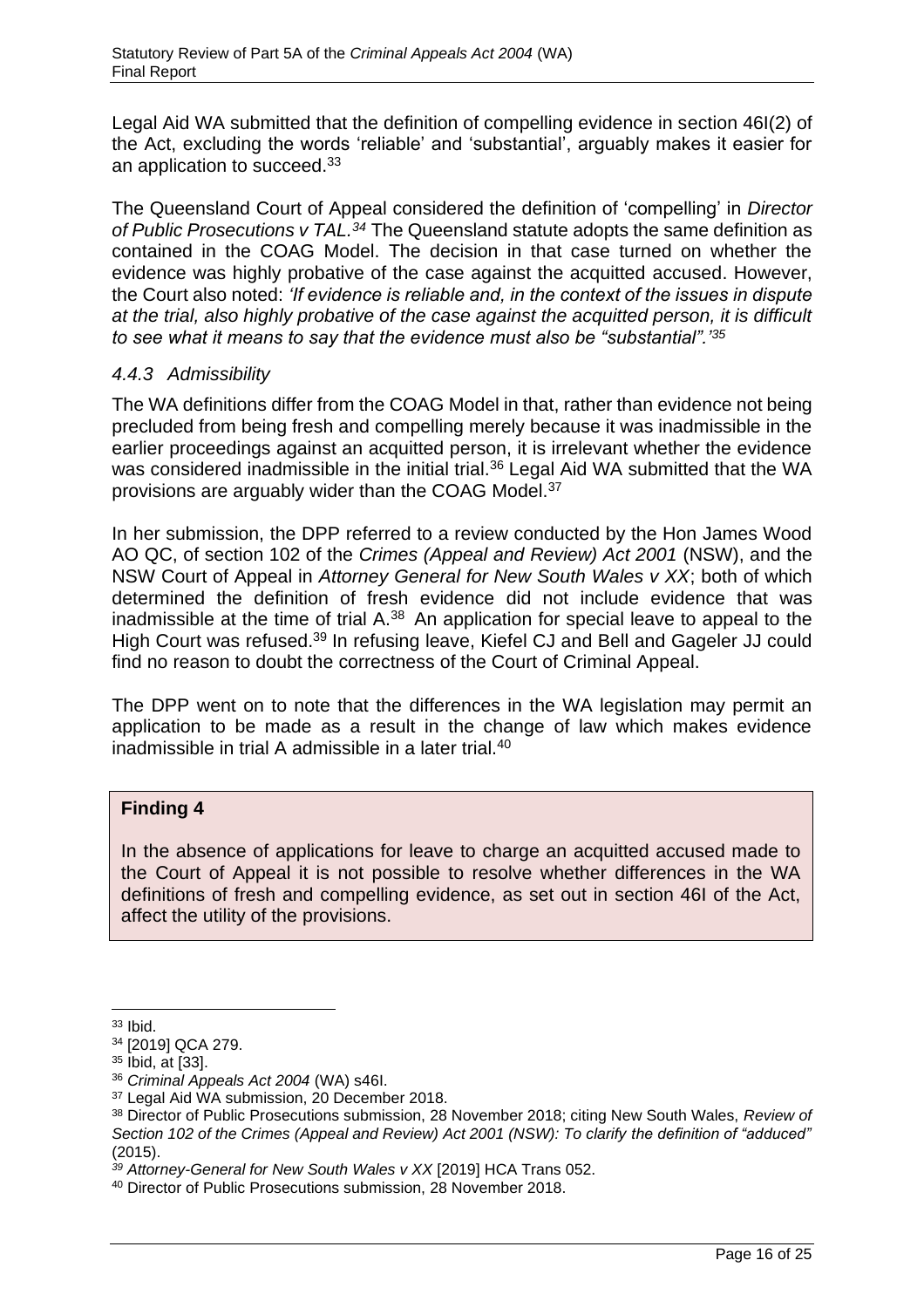#### <span id="page-16-0"></span>**4.5 Modifying the definitions contained in section 46I of the Act in line with the COAG Model and other jurisdictions**

In the absence of applications made under Part 5A of the Act to determine whether the WA provisions operate differently to the other jurisdictions, the Review is not able to resolve whether the definitions contained in section 46I should be made consistent with the COAG Model and other jurisdictions. The differences between the principles in the COAG Model and provisions in the Act were considered in the Standing Committee on Uniform Legislation and Statutes Review of the Bill in 2011. The report contained no references to the differences in the definitions of fresh and compelling evidence as stated in section 46I of the Act.

However, in her submission, the DPP noted that it was important to have consistency of approach within the Act itself.<sup>41</sup> The DPP was referring to the Criminal Appeals Amendment Bill 2019 (WA) **(the 2019 Bill)**, which was introduced into Parliament on 20 February 2019. The 2019 Bill lapsed when Parliament was prorogued and the Criminal Appeals Amendment Bill 2021 (WA) **(the 2021 Bill)** was subsequently introduced on 11 August 2021. The 2021 Bill sets out in the proposed Part 3A of the Act the conditions under which an offender convicted of an offence on indictment may bring a second or subsequent appeal against conviction to the Court of Appeal.

The 2021 Bill inserts definitions relating to evidence in section 35D. The grounds for granting a second or subsequent appeal against conviction are set out in proposed section 35F. The terminology within the proposed Part 3A of the 2021 Bill is noticeably different to that contained in Part 5A of the Act.

At the time of writing, the proposed section 35D states:

- *(1) For the purposes of this Part, evidence relating to an offence of which an offender was convicted is fresh —*
	- *(a) if, despite the exercise of reasonable diligence, the evidence was not and could not have been tendered at the trial of the offence or any previous appeal; or*
	- *(b) if —*
		- *(i) the evidence was not tendered at the trial of the offence or any previous appeal but, with the exercise of reasonable diligence, could have been tendered at the trial of the offence or any previous appeal; and*
		- *(ii) the failure to tender the evidence was due to the incompetence or negligence of a lawyer representing the offender.*
- *(2) For the purposes of this Part, evidence relating to an offence of which an offender was convicted is new if the evidence was not tendered at the trial of the offence or any previous appeal but, with the exercise of reasonable diligence, could have been tendered at the trial of the offence or any previous appeal.*
- *(3) Despite subsection (2), evidence is not new evidence if it is fresh evidence under subsection (1)(b).*
- *(4) For the purposes of this Part, evidence relating to an offence of which an offender was convicted is compelling if it is highly probative in the context of the issues in dispute at the trial of the offence.*

<sup>41</sup> Ibid.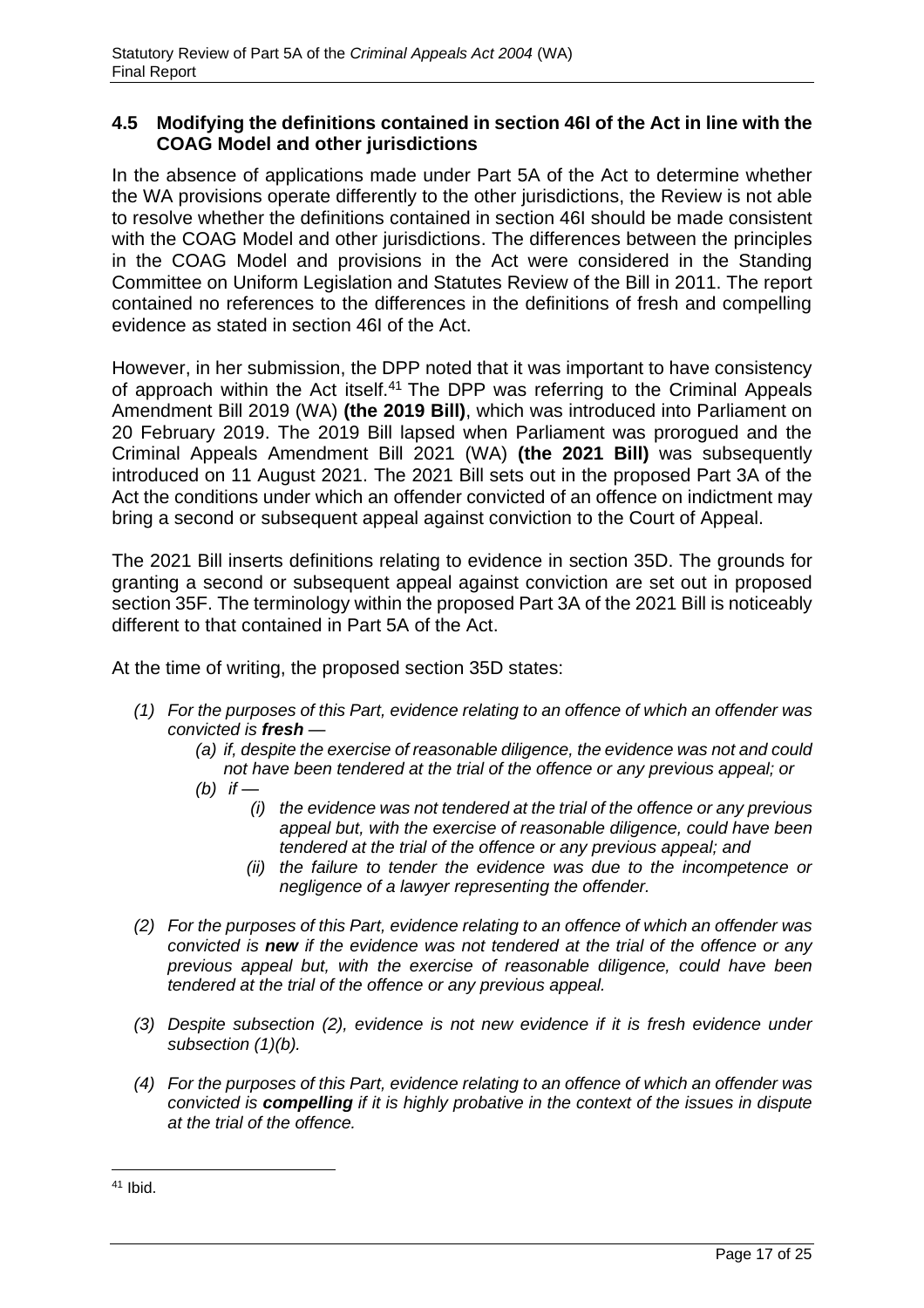The definition of compelling is the same in Part 5A and the proposed Part 3A of the Act. The proposed section 35D distinguishes between fresh and new evidence, expressly considers the role of counsel error, and also uses the word tendered in place of adduced. The Review notes though that Part 5A and the proposed Part 3A of the Act were drafted for different purposes. The difference in terminology may therefore be appropriate.

Once the operation of the proposed Part 3A of the Act is known, giving consideration to modifying the definitions of fresh and compelling evidence in section 46I may be warranted. It will be a matter of policy to decide whether to make the definitions consistent within the Act.

# **Finding 5**

The desirability of consistency between the definitions of fresh and compelling evidence as contained in section 46I of the Act and the definitions of fresh and compelling evidence in the proposed Part 3A of the Act (Criminal Appeals Amendment Bill 2021 (WA)) may need to be considered when the operation of the proposed Part 3A is known.

# <span id="page-17-0"></span>**4.6 Other matters raised by stakeholders**

## <span id="page-17-1"></span>*4.6.1 Impact of protracted criminal proceedings*

The Commissioner for Children and Young People noted the importance of considering the impact of protracted proceedings on children and young people, both as victims of crime and as offenders. The Commissioner noted the trauma associated with drawn out criminal proceedings for victims of sexual assault, but also noted the need for balance with bringing perpetrators to justice.<sup>42</sup>

#### <span id="page-17-2"></span>*4.6.2 Consideration of victims' views*

The Office of the Commissioner for Victims of Crime submitted that the views of victims should be considered by the authorised officer when authorising investigations, as well as the Court of Appeal when considering leave applications. The Office of the Commissioner for Victims of Crime noted that victims who underwent a traumatic cross-examination in the initial trial, or perhaps where an extended period of time has elapsed since the initial trial, may not wish to be subject to another judicial process.<sup>43</sup>

Given that no applications for appeal have been lodged under Part 5A, it is difficult to assess whether these concerns warrant legislative change at this stage. Instead, the Review recommends that the impact on victims be taken into account in any subsequent review of the operation of Part 5A.

# <span id="page-17-3"></span>**5 Conclusion**

Stakeholders noted the importance of having a high threshold for an authorised officer to authorise an investigation into an acquitted person to avoid harassment of acquitted

<sup>42</sup> Commissioner for Children and Young People submission, 13 December 2018.

<sup>43</sup> Commissioner for Victims of Crime submission, 14 January 2019.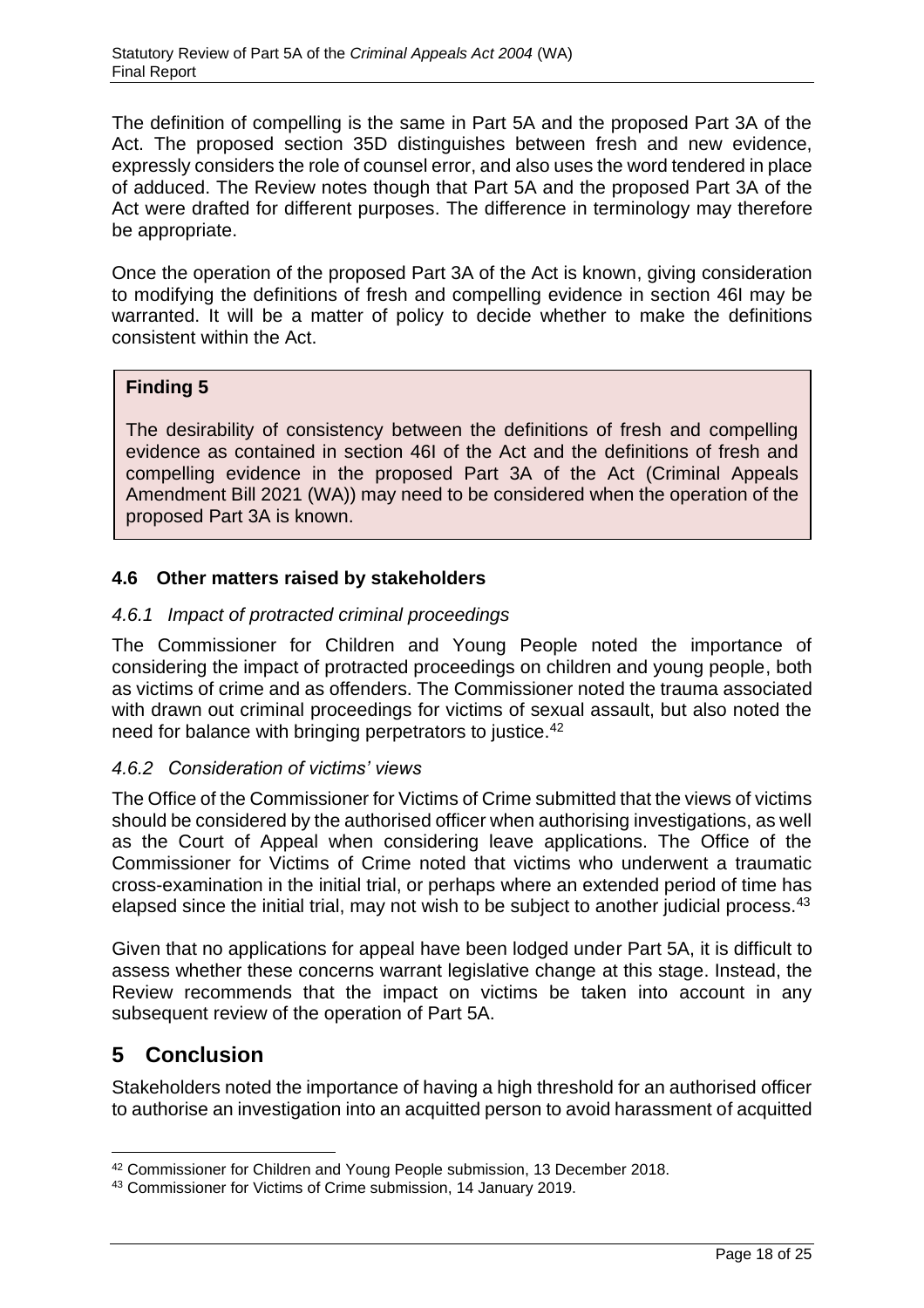people by the state, a position which is reflected in the relatively low number of authorised investigations in WA and other Australian jurisdictions.

Stakeholders generally commented that it is not possible to determine whether the double jeopardy provisions are operating as intended because there have not been any applications to the Court of Appeal in WA. Without commentary from decisions in the Court of Appeal it is also not possible to determine whether the differences in the WA provisions affect their utility or whether they should be made consistent with the COAG Model or other jurisdictions.

Most stakeholders did not support amendments to Part 5A of the Act. Taking into consideration the submissions and the very limited data on the operation of the provisions, the Review concludes that no amendment or further review of Part 5A of the Act is needed at this time. When the operation of the proposed Part 3A of the Act is known, it may be desirable to consider modifying the definitions of fresh and compelling evidence in section 46I.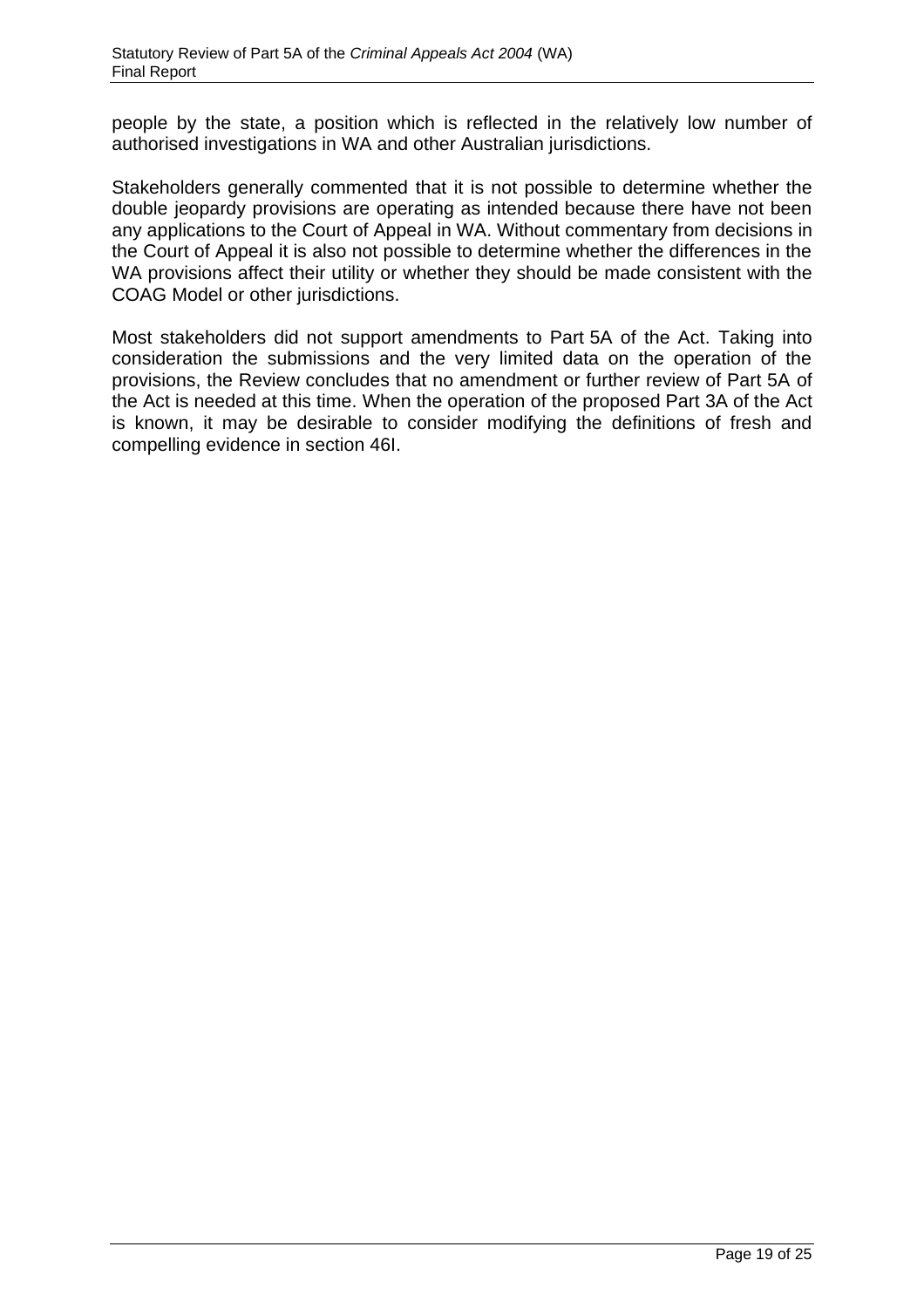# **Appendix A – Jurisdictional comparison of the double jeopardy provisions in Australia**

<span id="page-19-0"></span>

| <b>Jurisdiction</b>                                                                                 | Offences to which the Act applies                                                                                                                                                                                                                                | Grounds for ordering a<br>retrial/granting leave to charge<br>(statutory exceptions to<br>principle of double jeopardy)                                                                                                                                                                                                                                                                                                                                              | <b>Number of applications</b><br>allowed for retrial                                                                                                                                                                                                                                                  | <b>Time limit on applications</b>                                                                                                                                                                               | <b>Time limits on</b><br>progressing<br>prosecution                                                                                                     |
|-----------------------------------------------------------------------------------------------------|------------------------------------------------------------------------------------------------------------------------------------------------------------------------------------------------------------------------------------------------------------------|----------------------------------------------------------------------------------------------------------------------------------------------------------------------------------------------------------------------------------------------------------------------------------------------------------------------------------------------------------------------------------------------------------------------------------------------------------------------|-------------------------------------------------------------------------------------------------------------------------------------------------------------------------------------------------------------------------------------------------------------------------------------------------------|-----------------------------------------------------------------------------------------------------------------------------------------------------------------------------------------------------------------|---------------------------------------------------------------------------------------------------------------------------------------------------------|
| <b>NSW</b><br>Crimes (Appeal<br>and Review) Act<br>2001 Part 8.<br>Division 2.<br>Commenced<br>2006 | s 98<br>Murder or any other offence punishable<br>$\bullet$<br>by imprisonment for life (life sentence<br>offence)<br>Offences punishable by imprisonment<br>$\bullet$<br>for life or for a period of 15 years or<br>more (15 years or more sentence<br>offence) | s 100, s 101<br>The Court can make an order for<br>retrial where there is fresh and<br>compelling evidence in relation to<br>a life sentence offence, and the<br>Court is satisfied it is in the<br>interests of justice to make the<br>order.<br>The Court can make an order for<br>retrial where there is a tainted<br>acquittal in relation to 15 years or<br>more offence, and the Court is<br>satisfied it is in the interests of<br>justice to make the order. | s 105, s 106(4)<br>1 application, except for an<br>application for a further retrial<br>of a person acquitted in a<br>retrial if the acquittal in the<br>retrial was tainted.<br>No further application can be<br>made for a particular acquittal<br>if an order for a retrial has<br>been set aside. | s 105<br>28 days after individual has<br>been charged, or a warrant<br>for their arrest for the related<br>offence has been issued.<br>The Court of Criminal<br>Appeal may extend the<br>period for good cause. | s 106<br>An indictment for<br>the retrial must<br>be presented<br>within 2 months<br>(unless the<br><b>Court of Criminal</b><br>Appeal grants<br>leave) |
| QLD                                                                                                 | s 678, s 678B(1)                                                                                                                                                                                                                                                 | ss 678B-678C                                                                                                                                                                                                                                                                                                                                                                                                                                                         | ss 678G-678H                                                                                                                                                                                                                                                                                          | s 678G                                                                                                                                                                                                          | s 678H                                                                                                                                                  |
| Criminal Code<br>Act 1899<br>Chapter 68<br>Commenced<br>2007                                        | Murder<br>An offence punishable by imprisonment<br>$\bullet$<br>for life or for a period of 25 years or<br>more (25-year offence)                                                                                                                                | The Court can make an order for<br>retrial where there is fresh and<br>compelling evidence in relation to<br>an offence of murder and in all<br>the circumstances it is in the<br>interests of justice for the order to<br>be made.<br>The Court can make an order for<br>retrial where there is a tainted<br>acquittal in relation to a 25-year<br>offence and in all the<br>circumstances it is in the interests                                                   | 1 application except in the<br>circumstances of a tainted<br>acquittal resulting from a<br>retrial under Chapter 68.<br>No further application can be<br>made for a particular acquittal<br>if an order for a retrial has<br>been set aside.                                                          | 28 days after individual has<br>been charged, or a warrant<br>for their arrest for the related<br>offence has been issued.<br>The Court of Appeal may<br>extend the period for good<br>cause.                   | An indictment for<br>the retrial must<br>be presented 2<br>months (unless<br>the Court of<br>Appeal grants<br>leave).                                   |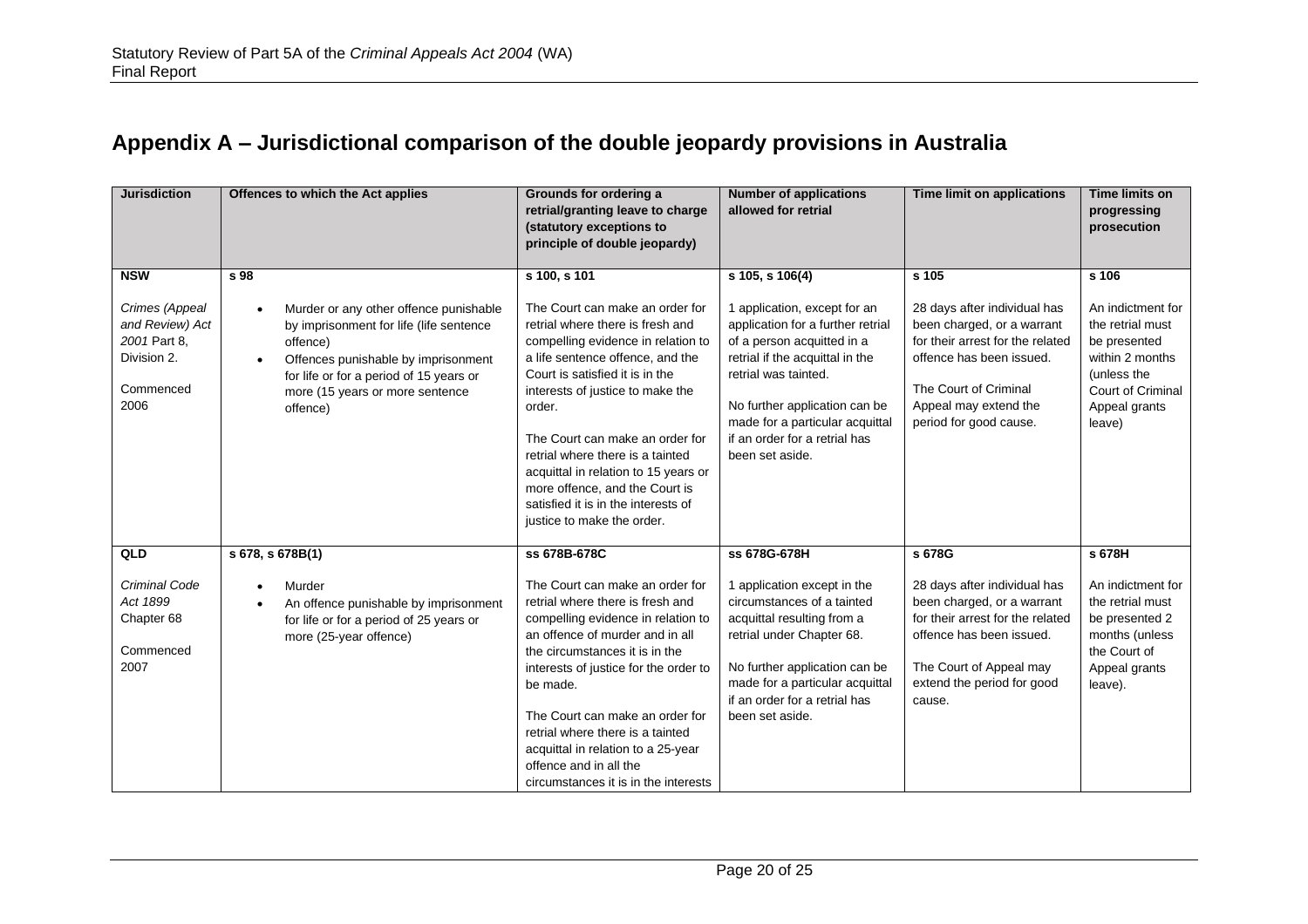| <b>Jurisdiction</b>                                            | Offences to which the Act applies                                                                                                                                                                                         | Grounds for ordering a<br>retrial/granting leave to charge<br>(statutory exceptions to<br>principle of double jeopardy)                                                                                                                                                                                                                                                                                                                                                                                                                                                                                                                                | <b>Number of applications</b><br>allowed for retrial                                                                                                                                                                                                                                                                                                           | <b>Time limit on applications</b>                                                                                                                                                                                                                                                                                      | Time limits on<br>progressing<br>prosecution                              |
|----------------------------------------------------------------|---------------------------------------------------------------------------------------------------------------------------------------------------------------------------------------------------------------------------|--------------------------------------------------------------------------------------------------------------------------------------------------------------------------------------------------------------------------------------------------------------------------------------------------------------------------------------------------------------------------------------------------------------------------------------------------------------------------------------------------------------------------------------------------------------------------------------------------------------------------------------------------------|----------------------------------------------------------------------------------------------------------------------------------------------------------------------------------------------------------------------------------------------------------------------------------------------------------------------------------------------------------------|------------------------------------------------------------------------------------------------------------------------------------------------------------------------------------------------------------------------------------------------------------------------------------------------------------------------|---------------------------------------------------------------------------|
|                                                                |                                                                                                                                                                                                                           | of justice for the order to be<br>made.                                                                                                                                                                                                                                                                                                                                                                                                                                                                                                                                                                                                                |                                                                                                                                                                                                                                                                                                                                                                |                                                                                                                                                                                                                                                                                                                        |                                                                           |
| <b>WA</b>                                                      | $s$ 46A(1)                                                                                                                                                                                                                | s 46 H                                                                                                                                                                                                                                                                                                                                                                                                                                                                                                                                                                                                                                                 | s 46E                                                                                                                                                                                                                                                                                                                                                          | s 46K                                                                                                                                                                                                                                                                                                                  | s 46M                                                                     |
| Criminal<br>Appeals Act<br>2004 Part 5A<br>Commenced<br>2012   | Indictable offence the statutory penalty<br>$\bullet$<br>for which is life imprisonment, or<br>imprisonment for 14 years or more<br>(Serious offence)<br>Administration of justice offences (AOJ<br>$\bullet$<br>offence) | The Court of Appeal may make<br>an order to charge an acquitted<br>person where there is fresh and<br>compelling evidence against the<br>acquitted person. The Court of<br>Appeal needs to be satisfied on<br>the balance of probabilities that<br>charging the acquitted accused<br>with the new charge is in the<br>interests of justice.<br>The Court of Appeal may make<br>an order to charge an acquitted<br>person where there has been a<br>tainted acquittal. The Court of<br>Appeal needs to be satisfied on<br>the balance of probabilities that<br>charging the acquitted accused<br>with the new charge is in the<br>interests of justice. | An application cannot be<br>made if the acquitted in trial A<br>of the acquitted accused<br>occurred on a charge for<br>which leave had been granted<br>under Part 5A and that leave<br>was given because the Court<br>of Appeal was satisfied that<br>fresh and compelling<br>evidence existed against the<br>acquitted accused in relation<br>to the charge. | When considering if the<br>application for leave to<br>charge an acquitted accused<br>is in the interests of justice,<br>the Court of Appeal is to<br>have regard to whether any<br>police officer or prosecutor<br>has failed to act with<br>reasonable diligence or<br>expedition in connection with<br>application. | 2 months<br>(unless the<br>Court of Appeal<br>grants a longer<br>period). |
| <b>SA</b>                                                      | s 141                                                                                                                                                                                                                     | ss 146-148                                                                                                                                                                                                                                                                                                                                                                                                                                                                                                                                                                                                                                             | s 147                                                                                                                                                                                                                                                                                                                                                          | ss 146-148                                                                                                                                                                                                                                                                                                             | ss 146-148                                                                |
| Criminal<br>Procedure Act<br>1921 Part 6.<br>Commenced<br>2017 | <b>Category A offence</b><br>Murder<br>Manslaughter or attempted<br>manslaughter<br>Aggravated rape<br>$\bullet$<br>Aggravated robbery<br>$\bullet$                                                                       | The Court may make an order for<br>retrial where there is fresh and<br>compelling evidence in the<br>circumstances of a Category A<br>offence against the acquitted<br>person in relation to the offence<br>and in the circumstances, it is                                                                                                                                                                                                                                                                                                                                                                                                            | 1 application except in the<br>circumstances of a tainted<br>acquittal resulting from a<br>retrial under Part 6.                                                                                                                                                                                                                                               | 28 days after individual has<br>been charged, or a warrant<br>for their arrest for the related<br>offence has been issued.                                                                                                                                                                                             | 2 months<br>(unless the Full<br>Court grants a<br>longer period)          |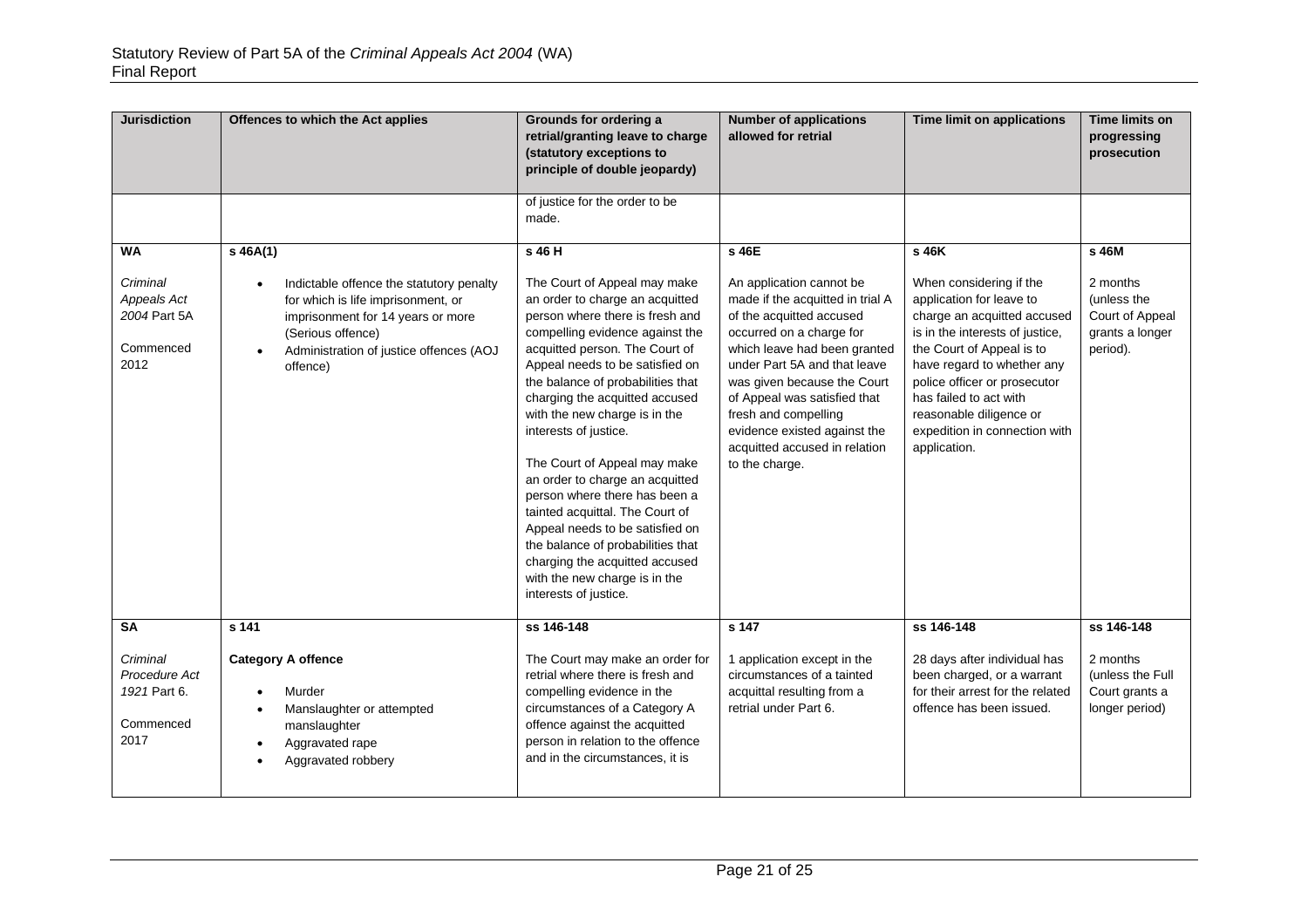| <b>Jurisdiction</b>                                            | Offences to which the Act applies                                                                                                                                                                                                                                                                                                                                                                                                                                                                                                                                                                                                   | Grounds for ordering a<br>retrial/granting leave to charge<br>(statutory exceptions to<br>principle of double jeopardy)                                                                                                                                                                                                                                                                                                                                                                                                                                                      | <b>Number of applications</b><br>allowed for retrial                                                                                                                                                                                            | Time limit on applications                                                                                                                                                       | Time limits on<br>progressing<br>prosecution                                  |
|----------------------------------------------------------------|-------------------------------------------------------------------------------------------------------------------------------------------------------------------------------------------------------------------------------------------------------------------------------------------------------------------------------------------------------------------------------------------------------------------------------------------------------------------------------------------------------------------------------------------------------------------------------------------------------------------------------------|------------------------------------------------------------------------------------------------------------------------------------------------------------------------------------------------------------------------------------------------------------------------------------------------------------------------------------------------------------------------------------------------------------------------------------------------------------------------------------------------------------------------------------------------------------------------------|-------------------------------------------------------------------------------------------------------------------------------------------------------------------------------------------------------------------------------------------------|----------------------------------------------------------------------------------------------------------------------------------------------------------------------------------|-------------------------------------------------------------------------------|
|                                                                | Trafficking in a commercial quantity, or<br>$\bullet$<br>large commercial quantity, of a<br>controlled drug<br>Manufacturing a commercial quantity, or<br>$\bullet$<br>large commercial quantity, of a<br>controlled drug<br>Selling a commercial quantity, or large<br>commercial quantity, of a controlled<br>precursor<br>A substantially similar offence against a<br>previous enactment or the law of<br>another jurisdiction corresponding to an<br>offence referred to in a preceding<br>paragraph;<br>Any other offence punishable by imprisonment for<br>life or at least 15 years.<br>Administration of justice offences. | likely that the new trial would be<br>fair.<br>The Court may make an order for<br>retrial where there is a tainted<br>acquittal if the Court is satisfied<br>the acquittal was tainted, and in<br>the circumstances, it is likely that<br>the new trial would be fair.<br>The Court may make an order for<br>trial of an administration of justice<br>crime if the Court is satisfied<br>there is fresh evidence against<br>the acquitted person in relation to<br>the administration of justice<br>offence. The Full Court must be<br>satisfied that a trial would be fair. |                                                                                                                                                                                                                                                 |                                                                                                                                                                                  |                                                                               |
| <b>TAS</b>                                                     | s 390                                                                                                                                                                                                                                                                                                                                                                                                                                                                                                                                                                                                                               | ss 392-394                                                                                                                                                                                                                                                                                                                                                                                                                                                                                                                                                                   | ss 397AB-397AD                                                                                                                                                                                                                                  | s 397A, s 397AC                                                                                                                                                                  | s 397AB, s                                                                    |
| Criminal Code<br>Act 1924<br>Chapter XLIV<br>Commenced<br>2008 | Administration of justice crime<br>Serious Crime - Appendix D<br>Sexual intercourse with young person<br>$\bullet$<br>under the age of 17 years<br>Maintaining sexual relationship with<br>$\bullet$<br>young person under the age of 17 years<br>Procuring unlawful sexual intercourse<br>$\bullet$<br>with person under the age of 17 years<br>Sexual intercourse with person with<br>$\bullet$<br>mental impairment<br>Involving person under age of 18 years<br>$\bullet$<br>in production of child exploitation<br>material<br>Producing child exploitation material<br>$\bullet$                                              | The Court of Appeal can make an<br>order for retrial where there is<br>fresh and compelling evidence in<br>relation to a very serious crime<br>and it is in the interests of justice<br>to make the order<br>The Court may make an order for<br>retrial where there is a tainted<br>acquittal in relation to a serious<br>crime and it is in the interests of<br>justice to make the order.<br>The Court may make an order for<br>trial of an administration of justice<br>crime where there is fresh                                                                        | 1 application except in the<br>circumstances of a tainted<br>acquittal resulting from a<br>retrial under Chapter XLIV.<br>No further applications can be<br>made for a particular acquittal<br>if an order for a retrial has<br>been set aside. | 28 days after individual has<br>been charged, or a warrant<br>for their arrest for the related<br>offence has been issued.<br>The Court may extend the<br>period for good cause. | 397AD<br>2 months unless<br>with leave of the<br>Court for a<br>longer period |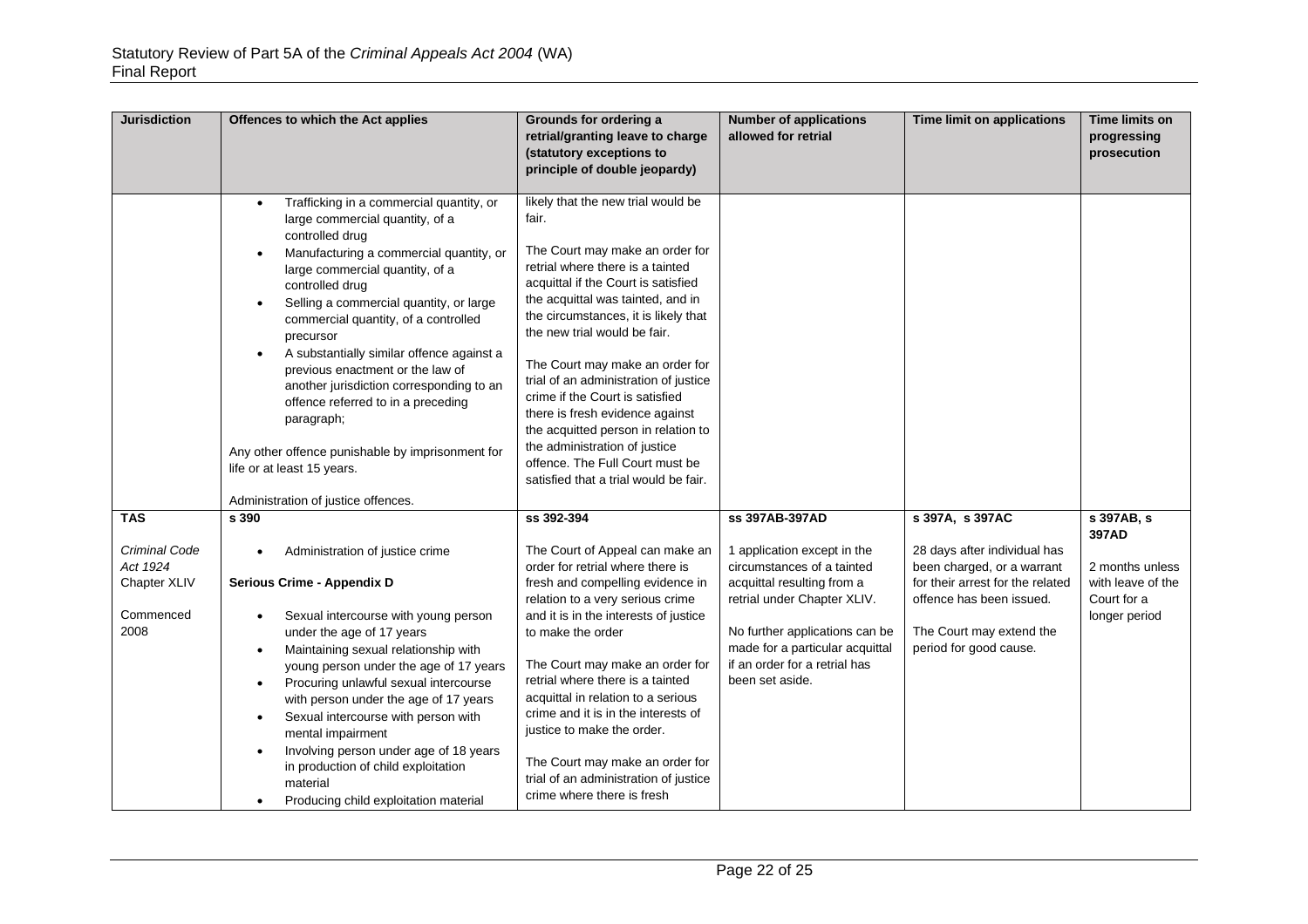| <b>Jurisdiction</b> | Offences to which the Act applies                                                                                                                                                                                                                                                                                                                                                                                                                                                                                                                                                                                                                                                                                                                                                                                                                                                                                                                                                                                                                                                                                                                                                                                   | Grounds for ordering a<br>retrial/granting leave to charge<br>(statutory exceptions to<br>principle of double jeopardy) | <b>Number of applications</b><br>allowed for retrial | Time limit on applications | Time limits on<br>progressing<br>prosecution |
|---------------------|---------------------------------------------------------------------------------------------------------------------------------------------------------------------------------------------------------------------------------------------------------------------------------------------------------------------------------------------------------------------------------------------------------------------------------------------------------------------------------------------------------------------------------------------------------------------------------------------------------------------------------------------------------------------------------------------------------------------------------------------------------------------------------------------------------------------------------------------------------------------------------------------------------------------------------------------------------------------------------------------------------------------------------------------------------------------------------------------------------------------------------------------------------------------------------------------------------------------|-------------------------------------------------------------------------------------------------------------------------|------------------------------------------------------|----------------------------|----------------------------------------------|
|                     | Distributing child exploitation material<br>$\bullet$<br>Incest<br>$\bullet$<br>Murder<br>Manslaughter<br>$\bullet$<br>Being accessory after the fact to murder<br>$\bullet$<br>Causing death of child before birth<br>$\bullet$<br>Committing an unlawful act intended to<br>$\bullet$<br>cause grievous bodily harm<br>Persistent family violence<br>$\bullet$<br>Wounding or causing grievous bodily<br>harm<br>Performing female genital mutilation<br>٠<br>Setting man-traps or allowing to remain<br>set<br>Rape<br>Kidnapping<br>Armed robbery<br>$\bullet$<br>Aggravated armed robbery<br>Aggravated burglary<br>Arson<br>$\bullet$<br>Unlawfully setting fire to vegetation<br>$\bullet$<br>Procuring or otherwise causing or<br>$\bullet$<br>permitting a child to provide sexual<br>services in a sexual services business<br>Receiving a fee or reward that a person<br>knows is derived, directly or indirectly,<br>from sexual services provided by a child<br>in a sexual services business<br>Very serious crime - s158, 159, 185 and 240(4),<br>or a crime under Part 2 of the Misuse of Drugs<br>Act 2001<br>Murder<br>$\bullet$<br>Manslaughter<br>Rape<br>Aggravated armed robbery<br>$\bullet$ | evidence and it is in the interests<br>of justice to make the order.                                                    |                                                      |                            |                                              |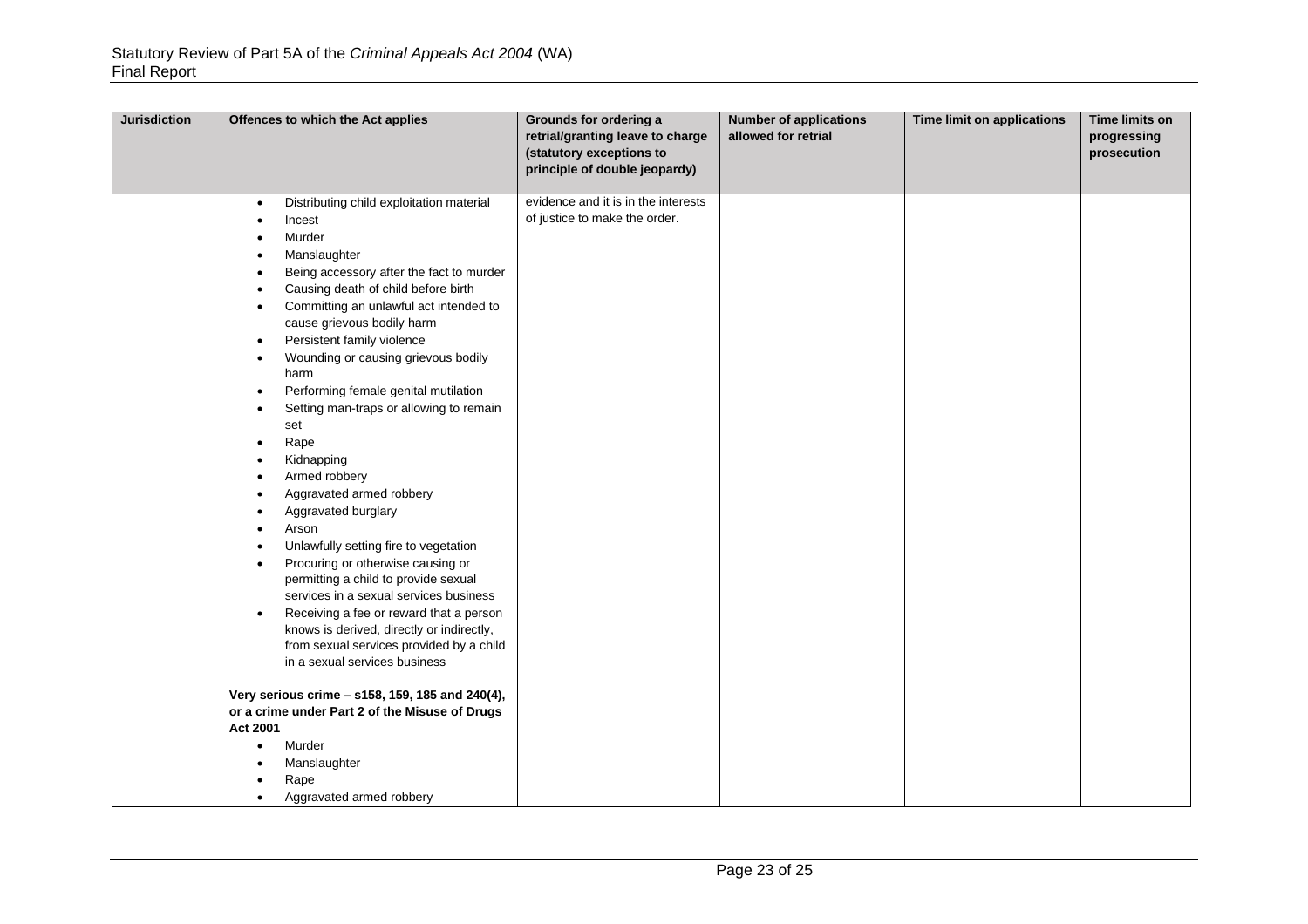| $\overline{MC}$<br>ss 327L-327N<br>ss 327L-327N                                                                                                                                                                                                                                                                                                                                                                                                                                                                                                                                                                                                                                                                                                                                                                                                                                                                                                                                                                                                                                                                                                                                                                                                                                                                                                                                                                                                                                                                                                                                                                                                                                                                                                                                                                                                                                                                                                                  | s 327H, s 327J<br>s 327K<br><b>NA</b><br>If the DPP fails to make an<br>An application based on fresh                                                                                                                                                                                                                                              |  |
|------------------------------------------------------------------------------------------------------------------------------------------------------------------------------------------------------------------------------------------------------------------------------------------------------------------------------------------------------------------------------------------------------------------------------------------------------------------------------------------------------------------------------------------------------------------------------------------------------------------------------------------------------------------------------------------------------------------------------------------------------------------------------------------------------------------------------------------------------------------------------------------------------------------------------------------------------------------------------------------------------------------------------------------------------------------------------------------------------------------------------------------------------------------------------------------------------------------------------------------------------------------------------------------------------------------------------------------------------------------------------------------------------------------------------------------------------------------------------------------------------------------------------------------------------------------------------------------------------------------------------------------------------------------------------------------------------------------------------------------------------------------------------------------------------------------------------------------------------------------------------------------------------------------------------------------------------------------|----------------------------------------------------------------------------------------------------------------------------------------------------------------------------------------------------------------------------------------------------------------------------------------------------------------------------------------------------|--|
| s 327L<br>Criminal<br>The Court of Appeal may make<br>Procedure Act<br>an order for retrial if there was<br>2009 Chapter<br>An offence was punishable by level 4<br>tainted acquittal where the<br>$\bullet$<br>imprisonment (15 years maximum) or<br>7A<br>offence at time it was alleged to<br>be committed was punishable by<br>more<br>Commenced<br>s 327M(2)<br>level 4 imprisonment, the                                                                                                                                                                                                                                                                                                                                                                                                                                                                                                                                                                                                                                                                                                                                                                                                                                                                                                                                                                                                                                                                                                                                                                                                                                                                                                                                                                                                                                                                                                                                                                   | and compelling evidence<br>application under section<br>cannot be made in relation to<br>327H within 28 days after<br>an acquittal resulting from a<br>filing a direct indictment<br>new trial authorised under this<br>under section 327F, or any<br>extension of that period<br>chapter.                                                         |  |
| 2011<br>acquittal was tainted and it is<br>Murder<br>$\bullet$<br>likely that a new trial for that<br>Murder contrary to section 3A of the<br>$\bullet$<br>offence would be fair.<br>Crimes Act 1958 (unintentional killing in<br>the course or furtherance of a crime of<br>s 327M<br>violence)<br>Conspiracy to commit murder<br>$\bullet$<br>The Court of Appeal can make an<br>Incitement to commit murder<br>$\bullet$<br>order for retrial if it is in relation to<br>Attempting to commit murder<br>$\bullet$<br>offence referred to in s 327M(2),<br>Manslaughter<br>$\bullet$<br>any circumstances referred to in<br>Child homicide<br>subsection (2) in respect of the<br>Arson causing death<br>$\bullet$<br>offence were present in the<br>Trafficking in a drug or drugs of<br>$\bullet$<br>commission of the offence, there<br>dependence-large commercial quantity<br>is fresh and compelling evidence<br>Cultivation of narcotic plants-large<br>$\bullet$<br>against the person against the<br>commercial quantity<br>person in relation to the offence<br>Rape, compelling sexual penetration or<br>$\bullet$<br>and it is likely that a new trial for<br>armed robbery if the offence is<br>that offence would be fair.<br>committed in circumstances where-<br>torture (being the deliberate and<br>s 327N<br>systematic infliction over a period of time<br>of severe pain on the victim) was<br>The Court of Appeal can make an<br>involved in the commission of the<br>order for retrial in relation to a<br>offence; or the offender caused really<br>person who has been acquitted<br>serious injury to the victim; or the<br>of an offence if the court is<br>offender threatened to cause death or<br>satisfied that at the time the<br>really serious injury to the victim.<br>offence is alleged to have been<br>s 327N<br>committed, the offence was an<br>indictable offence, there is fresh<br>Administration of justice offence | granted under section 327I,<br>The DPP may make an<br>the DPP must discontinue<br>application to the Court of<br>the prosecution (in<br>Appeal under s 327H only<br>accordance with Part 5.4)<br>once in relation to a particular<br>within 14 days after the<br>acquittal.<br>expiry of the 28 days or the<br>extension (as the case<br>requires) |  |